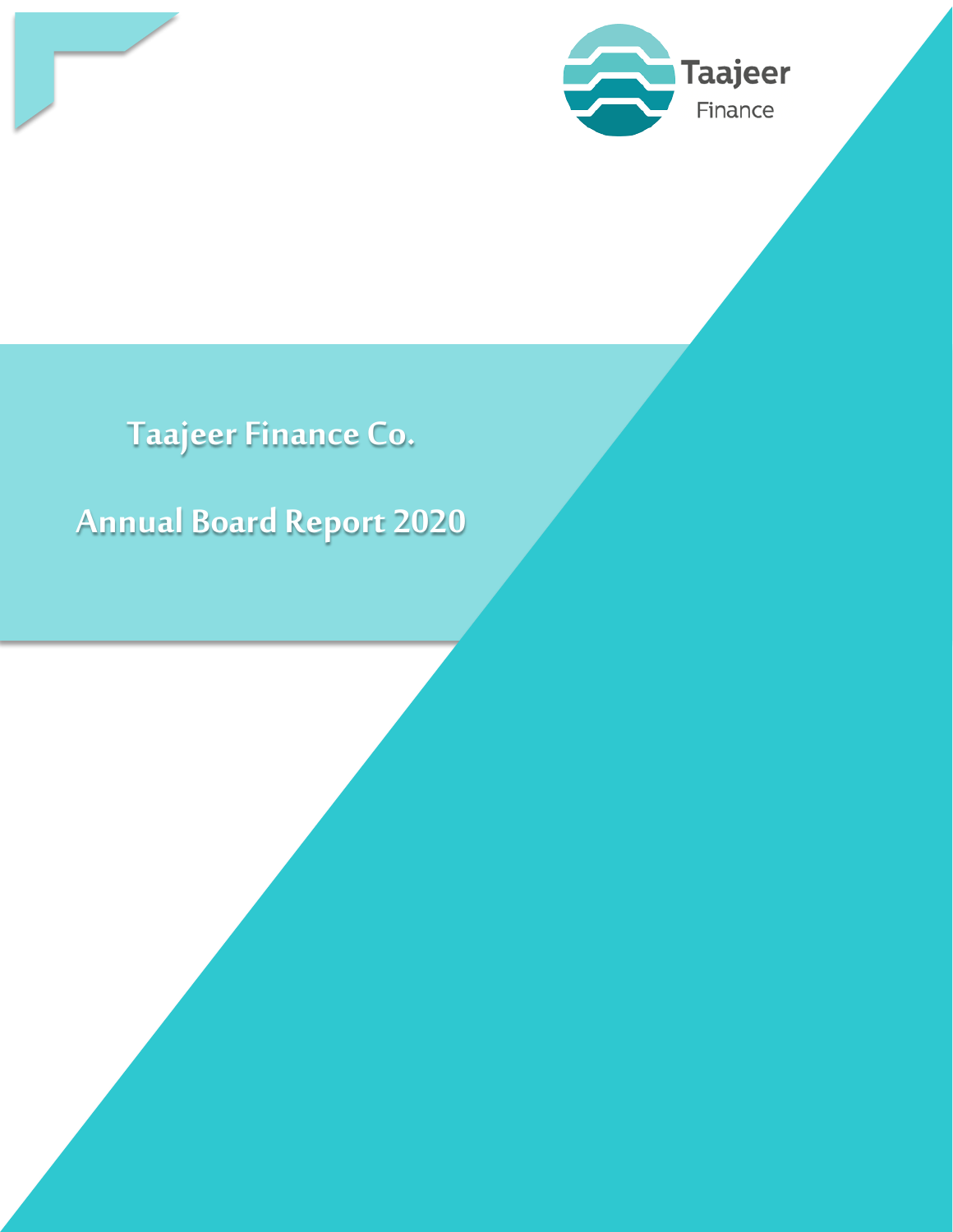## **Contents**

### **Introduction**

- About us
- Geographic focus
- Business Sectors
- Vision, Mission, Values

#### **Disclosures & Social Responsibilities**

- Transactions with Related Parties
- 2020 Rewards
- **•** Statutory Penalties
- **Payments to Government Agencies**
- Social Responsibilities

#### **Corporate Governance**

- **Shareholders**
- **General assembly meetings in 2020**
- **Board of Directors**
- **Board Committees**
- **Executive Management**

#### **Business overview 2020**

- **Financial Reporting Principles and Standards.**
- **Business Overview 2020**

## **Internal Control**

- **Internal Control System**
- **Compliance and Combating Money Laundering and Terrorist Financing**
- **Capital Management**

### **Board of Directors' Confirmations**

- **Confirmations**
- **Conclusion**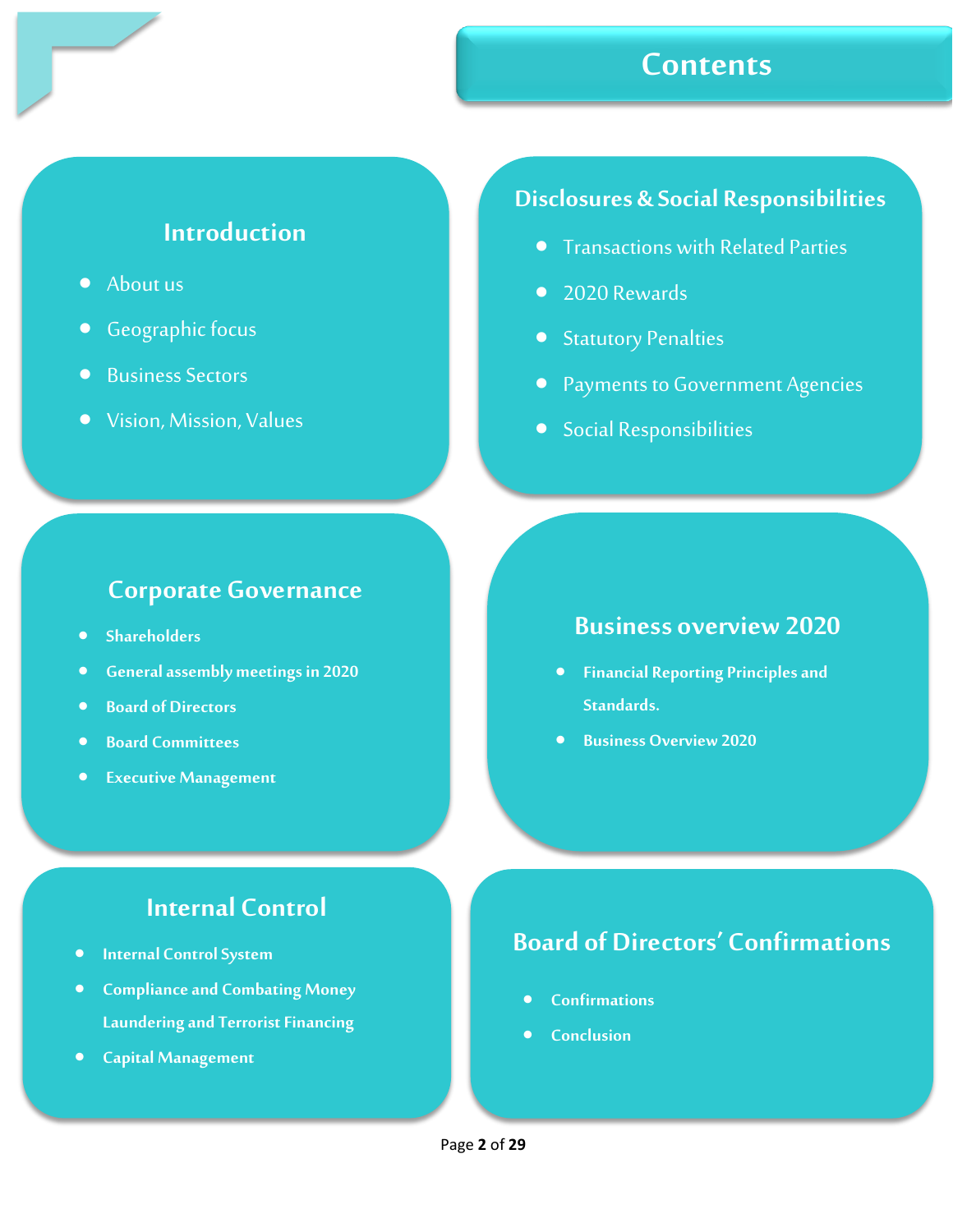# Introduction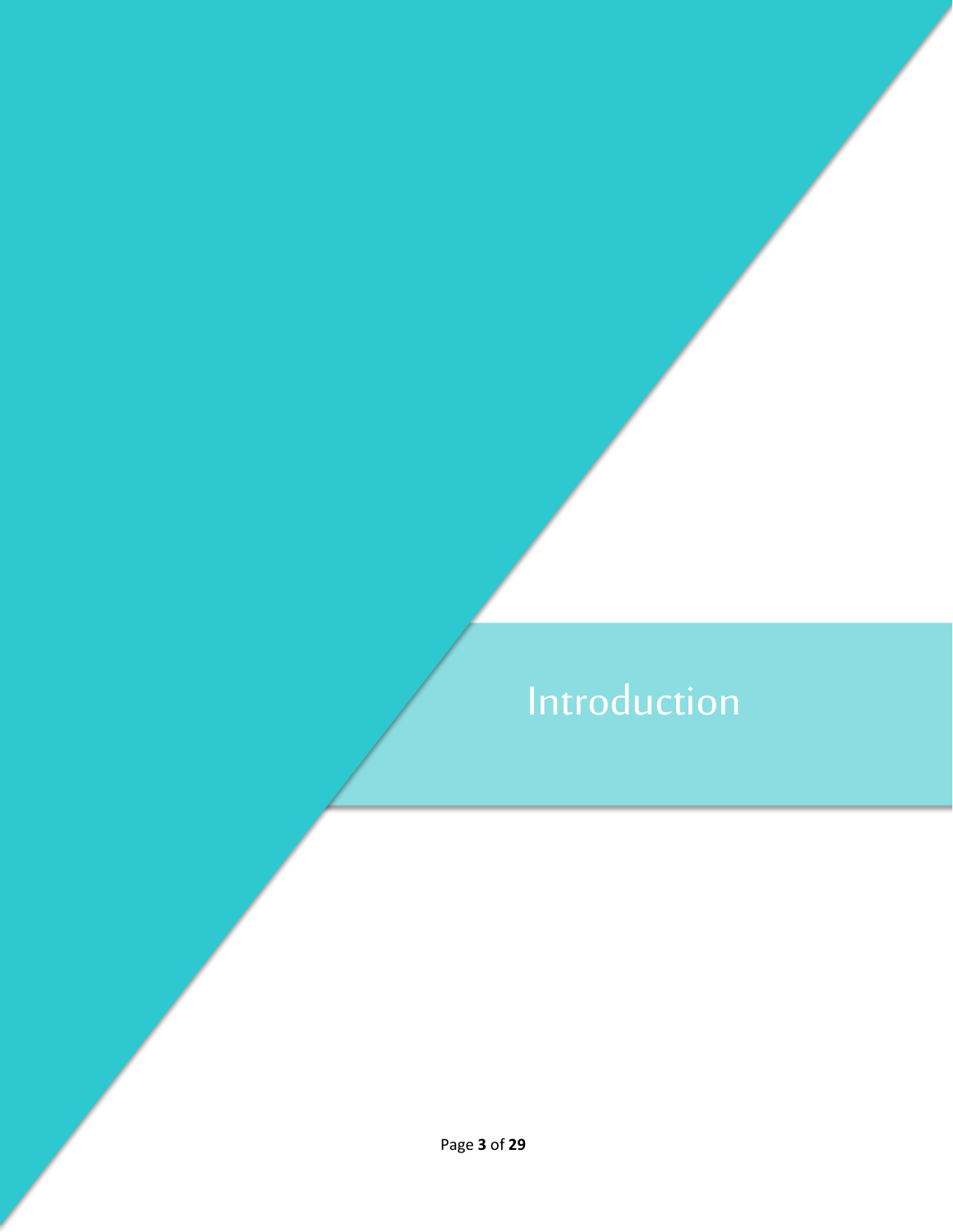Taajeer Finance's Board of Directors is pleased to present the fourth annual report for the period ending December 31, 2020

## About Us

Taajeer Finance Lease Company is a Saudi Closed Joint Stock Company, registered in the Kingdom of Saudi Arabia, Commercial Registration No. 4030289565, Unified No. 7009425773, issued on Shaaban 17, 1437 AH, corresponding to May 24, 2016.

The company's head office is in Jeddah, the principle activity of the company is to engage in the following business activates in the Kingdom of Saudi Arabia.

- Finance Lease for Retail and Small and Medium companies.
- Small and Medium Enterprises (SME) Financing.
- Consumer Finance.
- The company received a license from the Central Bank of Saudi Arabia to undertake both Finance leasing and Small and Medium Enterprises (SME) Financing in the Kingdom of Saudi Arabia under license No: 46/AU/201611, on 29 Safar 1438 corresponding to November 29, 2016.
- The company has obtained the approval from the Central Bank of Saudi Arabia to add the consumer financing activity on 28 Jumada Al-Ula 1441 AH corresponding to January 23, 2020.
- The Saudi Central Bank had no objection to continue offering the products on Jumada Al-Thani 03 1441.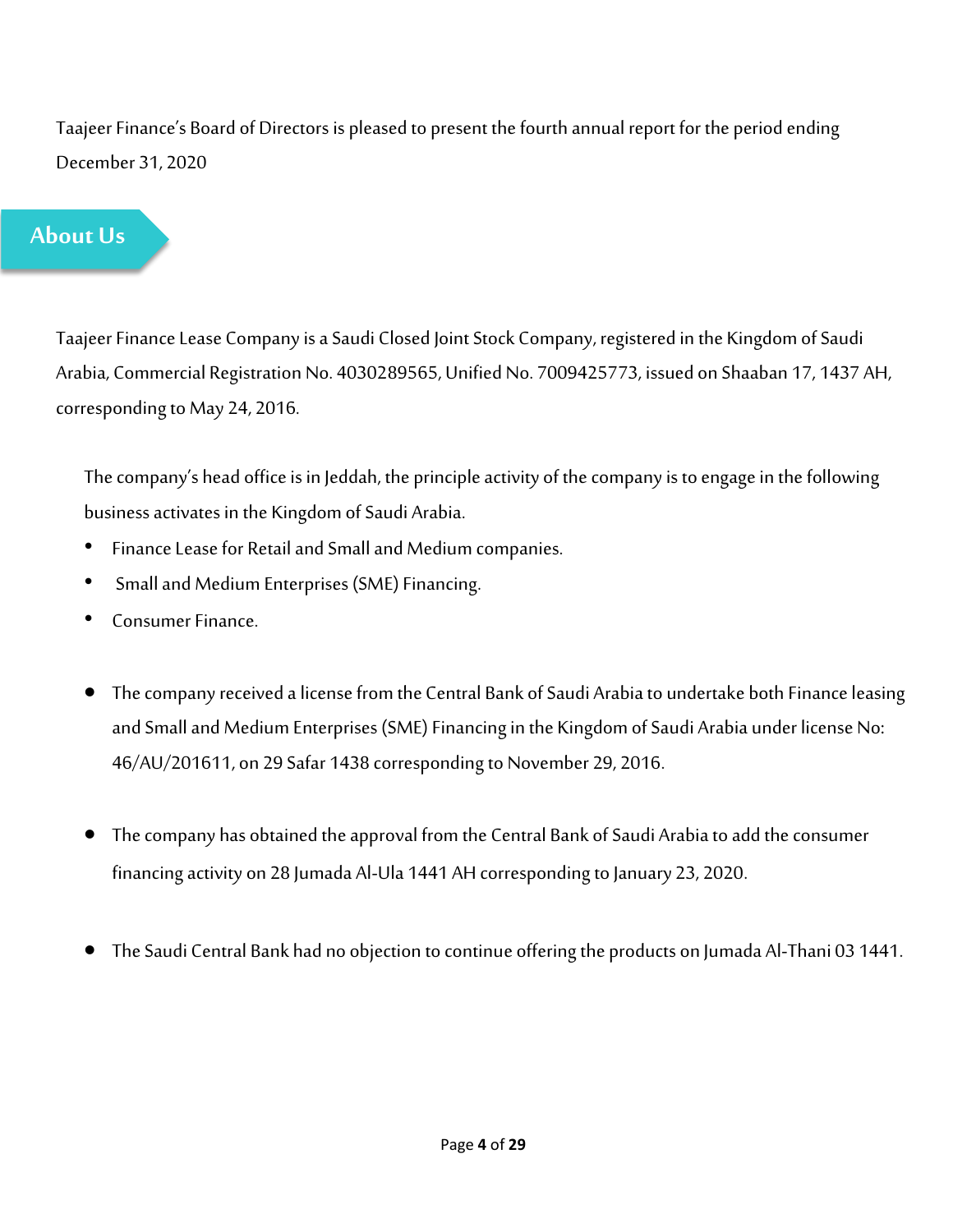Taajeer Finance Lease Co. operates in the Kingdom of Saudi Arabia through its main office in Jeddah, in addition to six branches in each of:

| <b>Branch</b> | <b>CR</b>  | <b>UN</b>  |
|---------------|------------|------------|
| Riyadh        | 1010468134 | 7003764094 |
| Jeddah        | 4030293321 | 7007570026 |
| Al-Ahsa       | 2252067592 | 7003764136 |
| Dammam        | 2050111740 | 7003764128 |
| Makkah        | 4031098948 | 7003764110 |
| Abha          | 5850070587 | 7003764102 |

The Company also obtained a license from the Saudi Central Bank for these branches in order to provide fast services and ensure the quality of work. The company also owns **29 points of sales** spread through sales work centers and showrooms for car agencies in the rest of the Kingdom's cities, such as Taif, Jazan, Yanbu, Madinah, and Qassim.

#### **Business Sectors**

The financial leasing company targets the individual sector in all its segments and the corporate sector such as "education, health, technology, manufacturing, construction and contracting, hospitality and entertainment, communications and transportation" and the company has established strategic partnerships with many certified local distributors to meet the needs of customers. The company provides products compatible with the provisions of Islamic Sharia law for individuals and for small and medium enterprises in the private and public sectors within the Kingdom of Saudi Arabia.

The company finances its clients through finance leases and Murabaha contracts, whereby the legal ownership of the asset is retained by the company in the finance lease contract, while the legal ownership is transferred to the client in the Murabaha contract.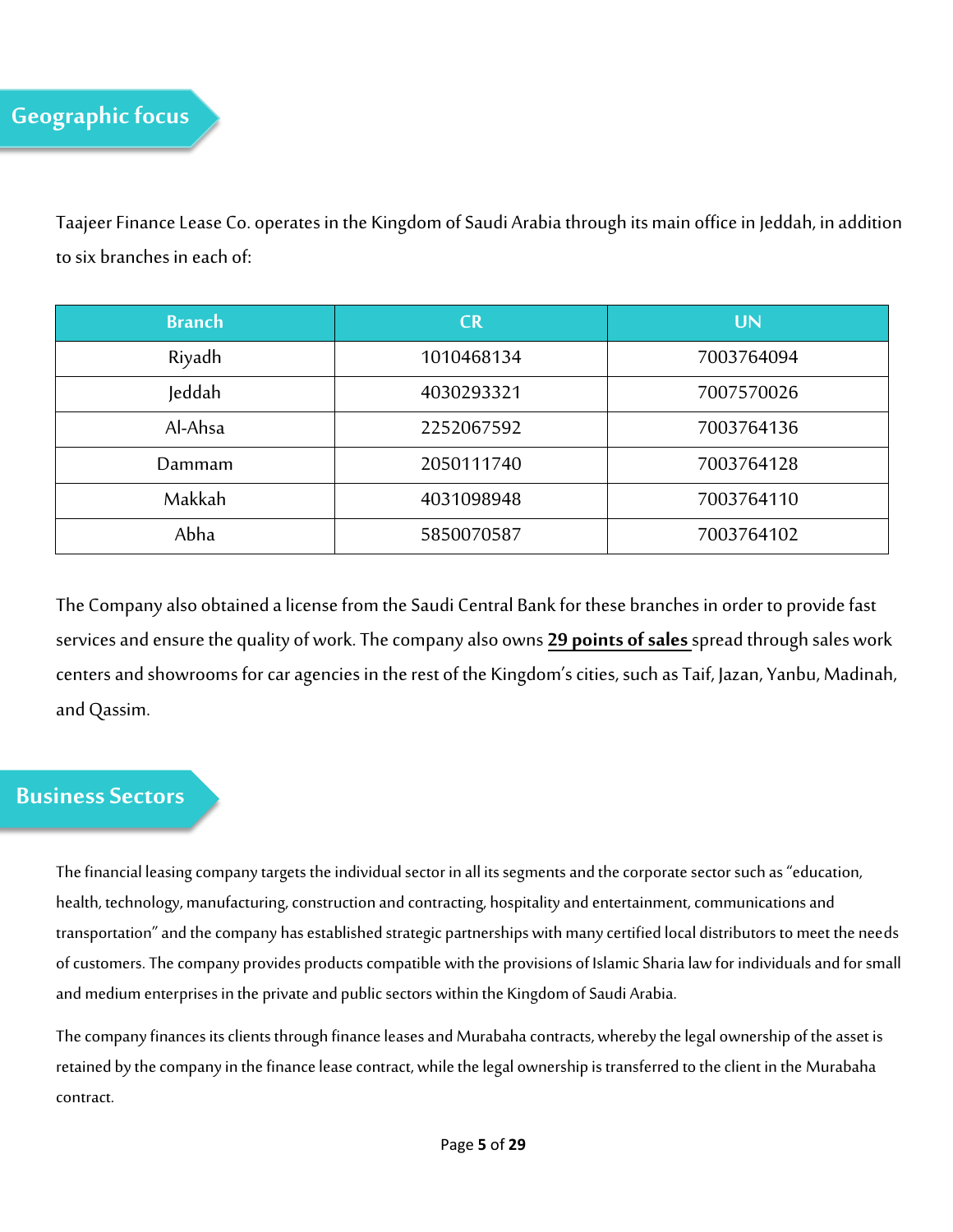**Our Vision**: To excel in the financial leasing sector in the kingdom while ensuring the best benefits for stakeholders.

**Our Mission:** Providing the best Financial services to individuals and through an elite group of experts with financial competencies while preserving the core values of the company.

#### **Our Values:**

#### • **Uniqueness and distinction**

We strive to add unique and distinct value to our customers, shareholders, and employees

• **Initiative and Innovation** 

Flexibility of innovative programs to meet the needs of our customers.

• **Trust and Credibility** 

We enhance the confidence and credibility of our clients to achieve a distinguished level of transparency.

• **Compliance** 

We are committed to the laws, regulations and principles of Islamic law.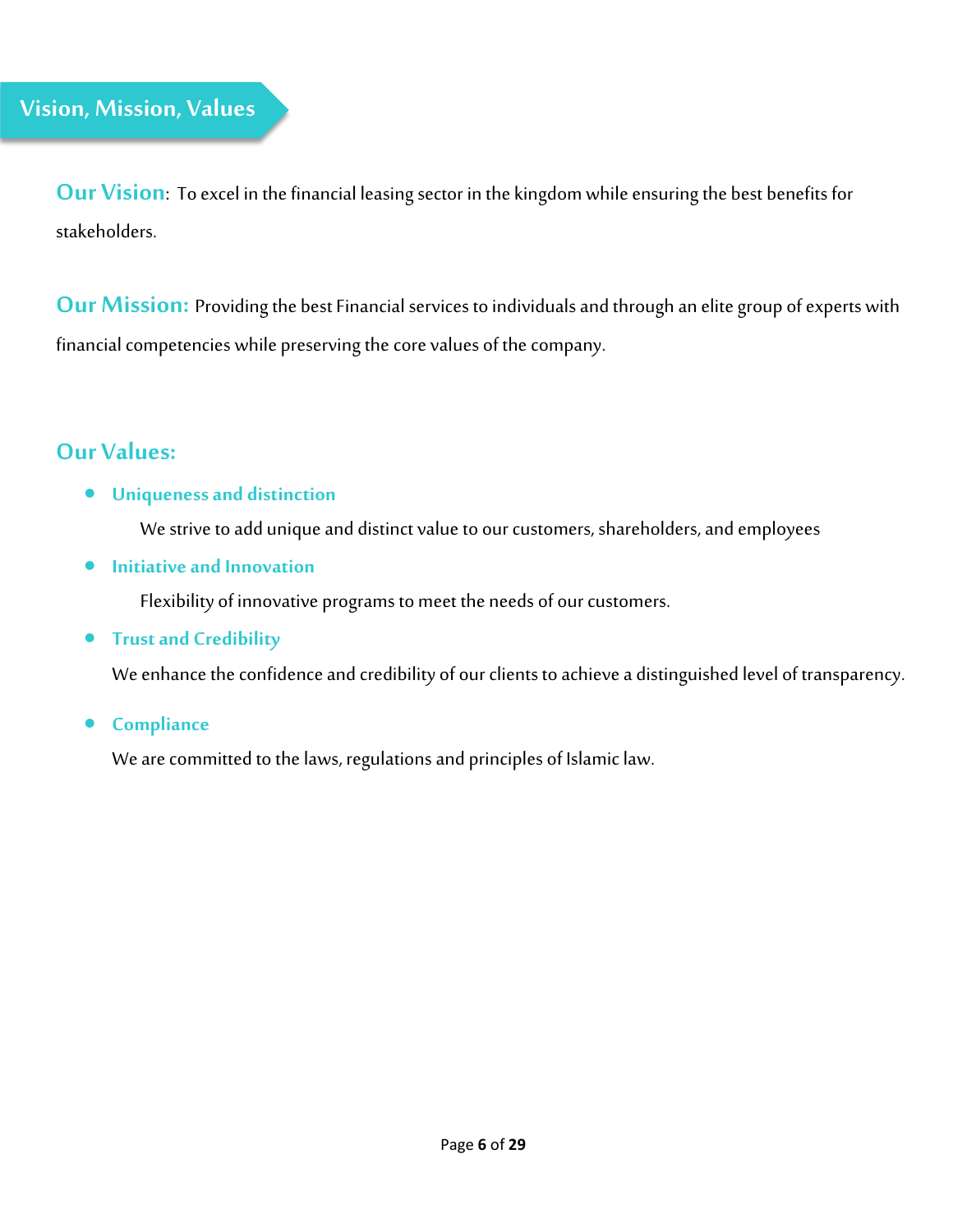# Corporate Governance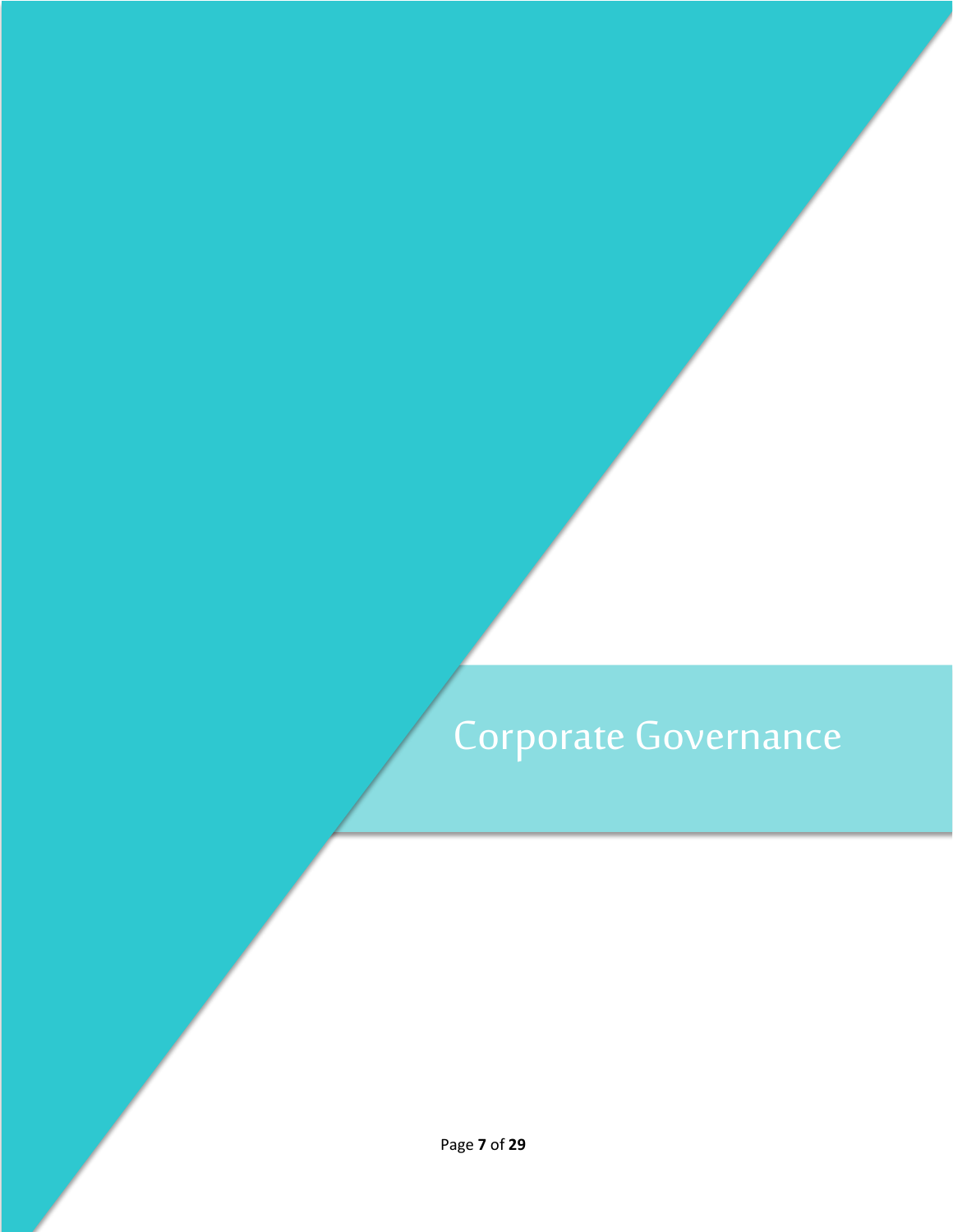## **Shareholders**

Shareholders' capital of the company has been divided into 20,000,000 shares, valued at SAR 10 per share. As on Dec 31, 2020 owned as the following:

| <b>Shareholder</b>                                | %    | <b>Amount</b> | No. of shares |
|---------------------------------------------------|------|---------------|---------------|
| Taajeer Global Company Limited                    | 1%   | 2,000,000     | 200,000       |
| Taajeer Gulf Company Limited                      | 1%   | 2,000,000     | 200,000       |
| Taajeer International Company Limited             | 1%   | 2,000,000     | 200,000       |
| Taajeer National Company for Auto Maintenance and |      |               |               |
| Integrated Service Limited                        | 1%   | 2,000,000     | 200,000       |
| Al Ahdaf Al Mumaizah Company Limited              | 96%  | 192,000,000   | 19,200,000    |
| <b>Total</b>                                      | 100% | 200,000,000   | 20,000,000    |

## **General assembly meetings in 2020**

| <b>Attendance from Board of Directors</b>                                      | <b>Date</b> | <b>General Assembly</b>                 |
|--------------------------------------------------------------------------------|-------------|-----------------------------------------|
| The current Vice Board Chairman Mr. Omar Mohammed Hindi has led the<br>meeting | 2020/05/06  | Extraordinary<br><b>General Meeting</b> |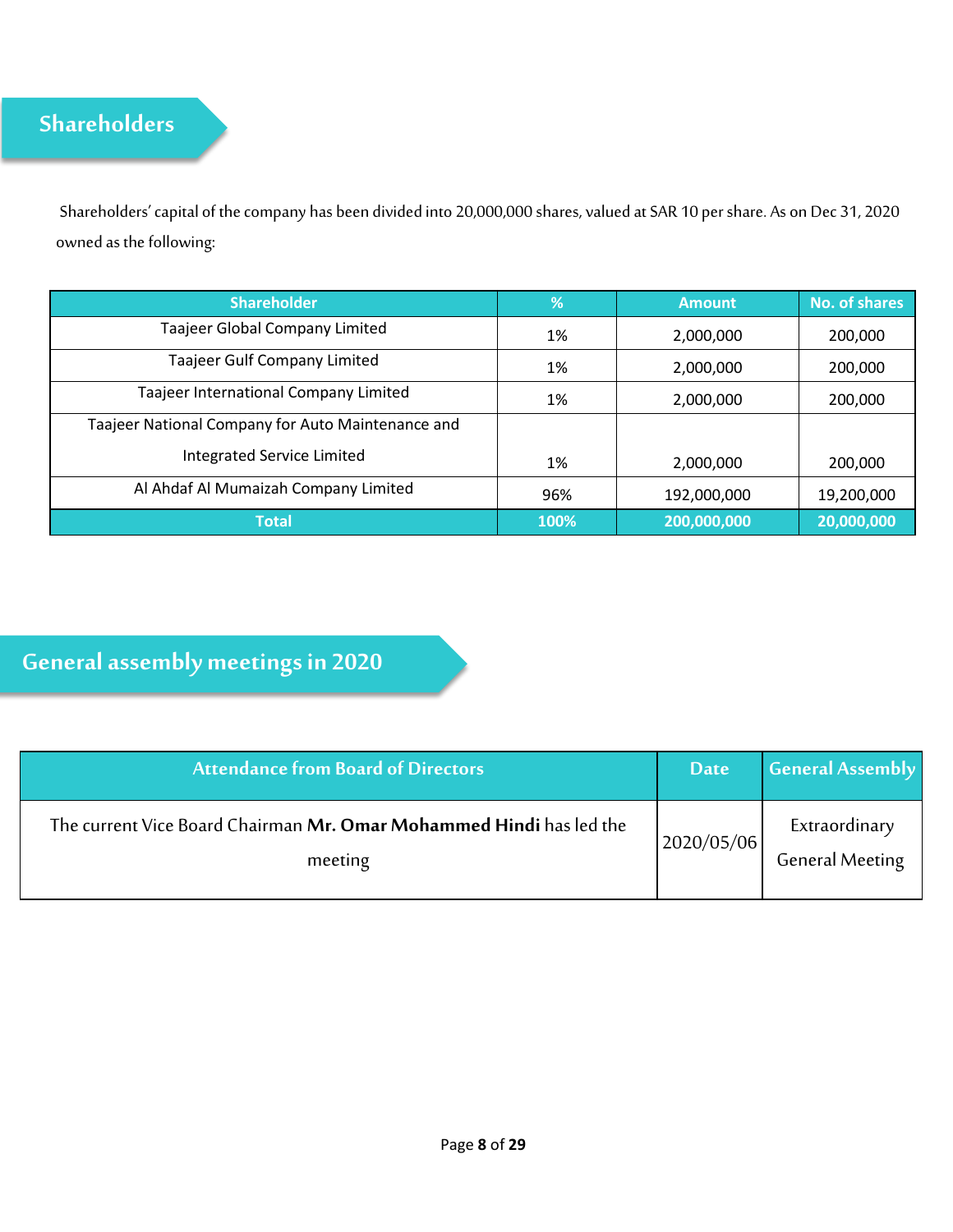#### **Board of Directors**

The company's board of directors is the supreme administrative body responsible before the general assembly of shareholders for managing the company according to the company's articles of association and the relevant laws and regulations. The company's board of directors provides support through the committees emanating from the board, which include:

- Audit Committee
- **Executive Committee**
- Credit and Risk Committee
- Nominations and Remuneration Committee

These committees oversee the company's strategy, manage its risks, update its work policies and procedures, and ensure the quality and effectiveness of internal control and governance procedures. The article of association has specified the number of board members as (7) members, as the company's board of directors were elected by the general assembly of shareholders for the current session that started on 07/21/1440 corresponding to 03/28/2019 for a period of three years ending on 08/25/1443 Hijri corresponding to 03/28/2022.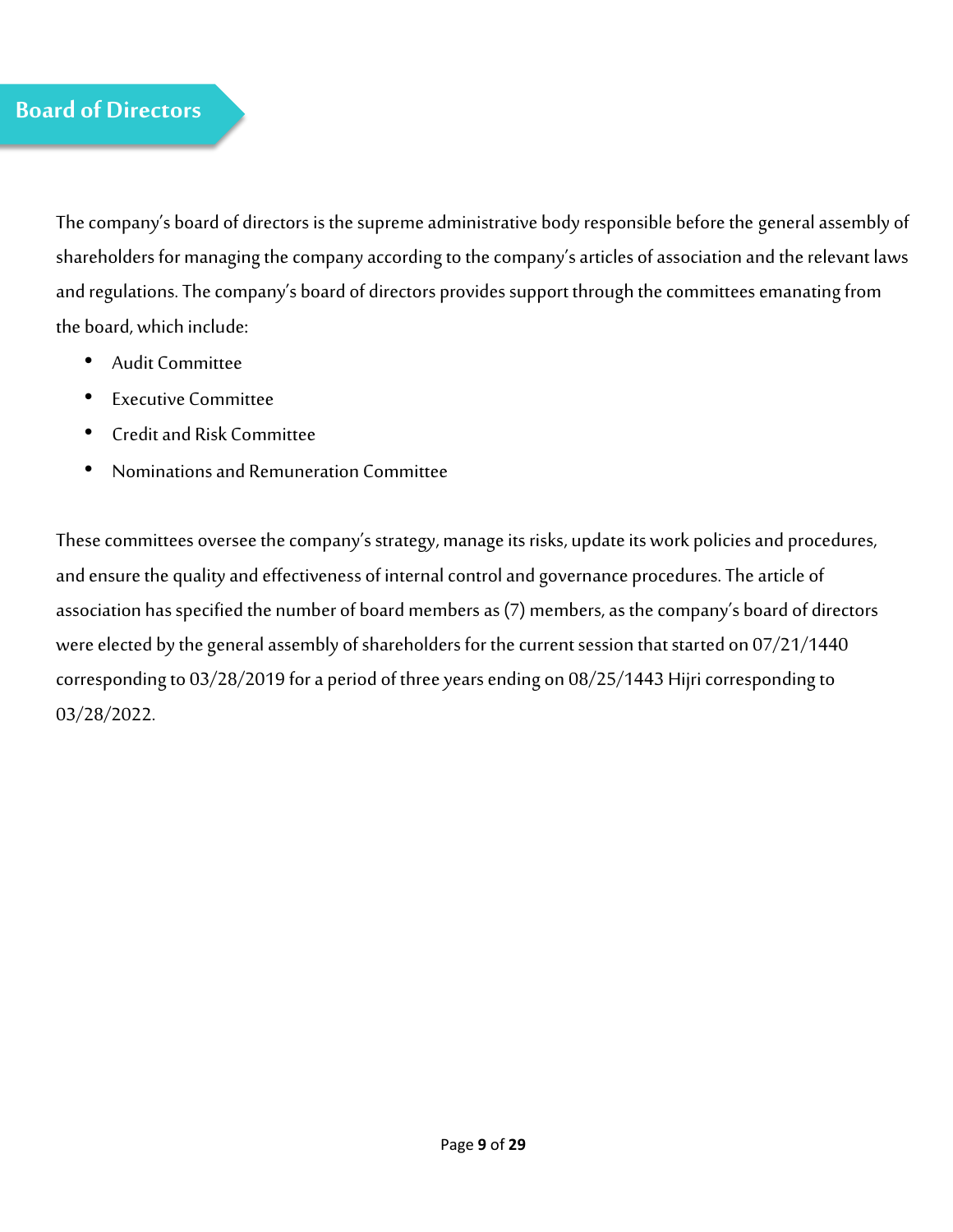| <b>Board of Directors Meetings for 2020</b> |                                |                          |                             |                                            |                                   |
|---------------------------------------------|--------------------------------|--------------------------|-----------------------------|--------------------------------------------|-----------------------------------|
| <b>Name</b>                                 | <b>Position</b>                | Date of Joining*         | <b>Membership status</b>    | 2020-1<br>20-08-2020                       | 2020-2<br>15-11-2020              |
| Faisal Saleh Malaikah                       | <b>Board Chairman</b>          | 27/10/2020<br>10/03/1442 | Non-executive / independent | $\sqrt{ }$                                 | V                                 |
| Omar Mohammed Hindi                         | Vice Board<br>Chairman         | 27/10/2020<br>10/03/1443 | Non-executive / independent | $\mathcal{N}$                              | V                                 |
| Abdulhamid Mohiddin Nazer                   | <b>Board Member</b>            | 28/03/2019<br>21/07/1440 | Non-executive / independent | $\sqrt{ }$                                 | $\sqrt{ }$                        |
| Turki Saeed Badeeb                          | <b>Board Member</b>            | 28/03/2019<br>21/07/1441 | Non-executive / independent | $\mathcal{N}$                              | Apologize for an<br>urgent reason |
| Farouq Fouad Ghulam                         | <b>Board Member</b>            | 22/07/2019<br>19/11/1440 | Non-executive / independent | $\sqrt{ }$                                 |                                   |
| Abbas Mohammed Alnahdi                      | <b>Board Member</b><br>and CEO | 27/10/2020<br>10/03/1442 | Executive / Non-independent | He was not a<br><b>Board Member</b><br>yet | $\mathbf{\hat{v}}$                |
| Hazem Sami Jamjom                           | <b>Board Member</b>            | 27/10/2020<br>10/03/1443 | Non-executive / independent | He was not a<br><b>Board Member</b><br>yet | V                                 |

Date of joining is the date we received SAMA approval for the board member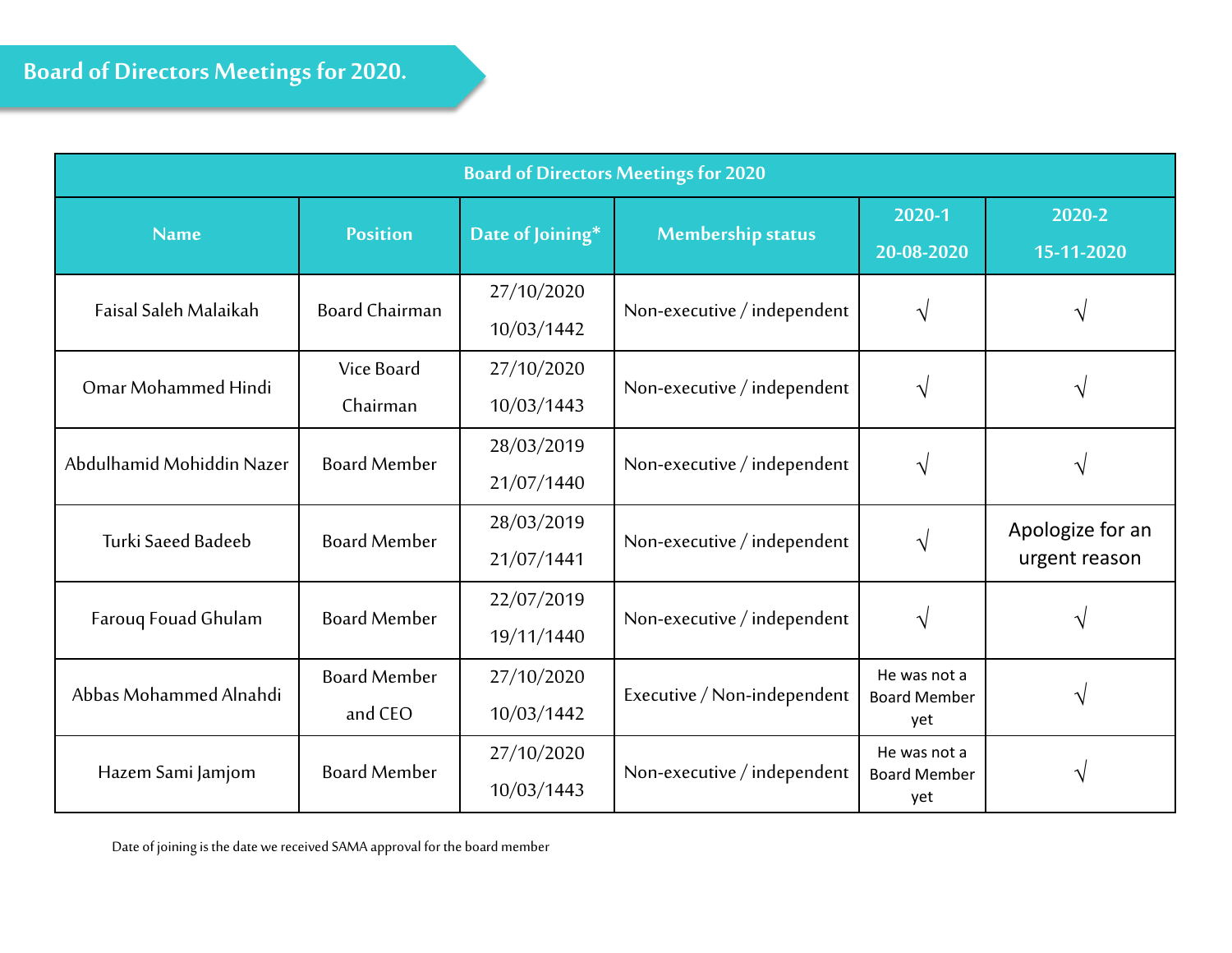| <b>Name</b>                                        | <b>Position</b>               | Date of Joining*         | <b>Membership status</b>         |                            |
|----------------------------------------------------|-------------------------------|--------------------------|----------------------------------|----------------------------|
| Abdulhamid Mohiddin Nazer Audit Committee Chairman |                               | 31/12/2020<br>16/05/1442 | Non-executive $/$<br>independent |                            |
| Hashem Al-Zeen                                     | <b>Audit Committee Member</b> | 31/12/2020<br>16/05/1443 | Non-executive                    | No meetings in<br>$2020**$ |
| <b>Waleed Timirak</b>                              | <b>Audit Committee Member</b> | 31/12/2020<br>16/05/1444 | Non-executive                    |                            |

• The joining date is the date we received SAMA approval to be an Audit Committee member.

\*\* No meetings of Audit Committee were held in 2020 due to receiving SAMA approval to nominating the committee members on the last day of 2020.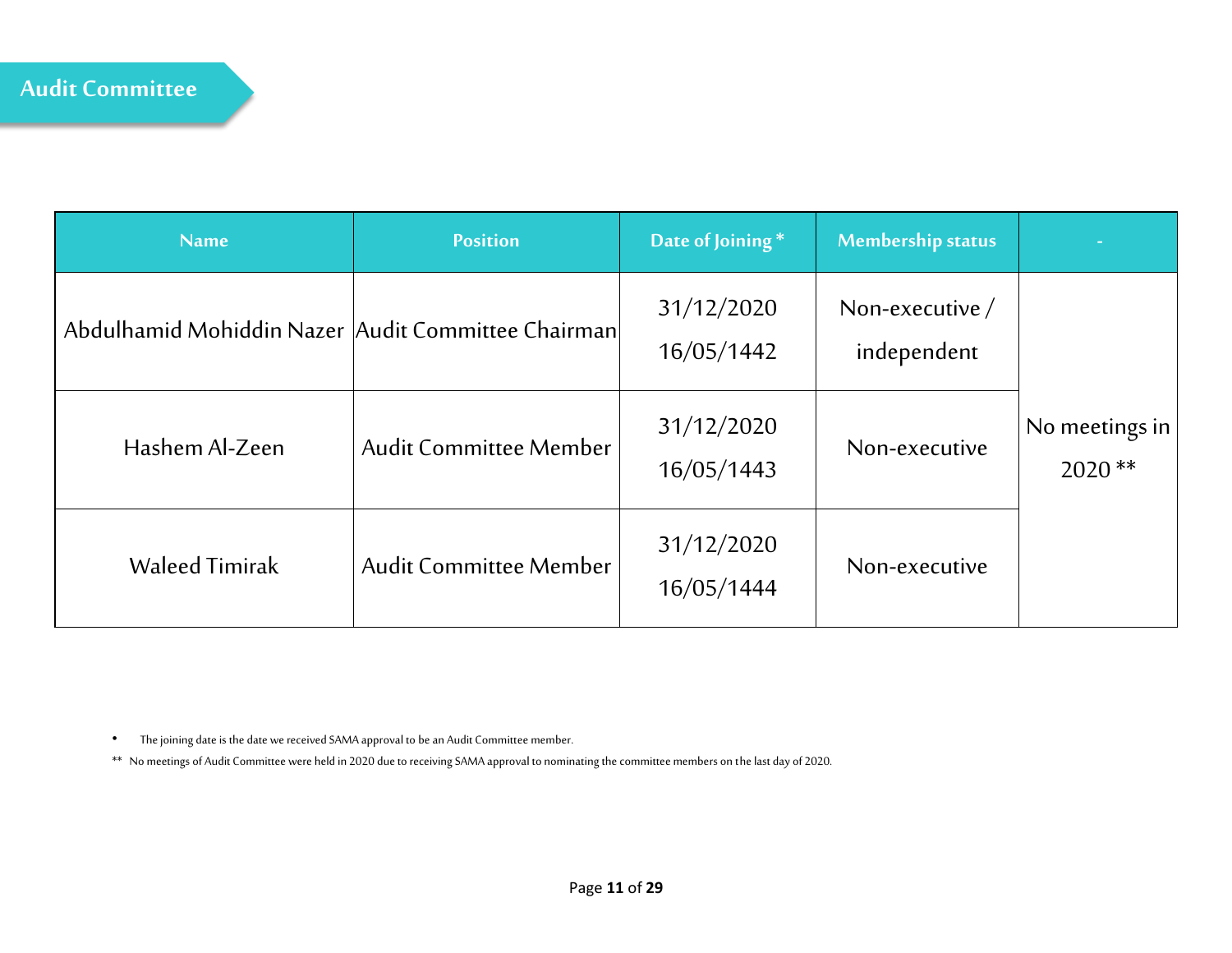| <b>Name</b>               | <b>Position</b>                     | Date of Joining*         | <b>Membership status</b>         | 2020-1<br>21-12-2020 |
|---------------------------|-------------------------------------|--------------------------|----------------------------------|----------------------|
| Omar Mohammed Hindi       | <b>Executive Committee Chairman</b> | 11/12/2020<br>25/04/1442 | Non-executive $/$<br>independent | ٦                    |
| Faisal Saleh Malaikah     | <b>Executive Committee Member</b>   | 11/12/2020<br>25/04/1443 | Non-executive $/$<br>independent | ᄾ                    |
| Abbas Mohammed<br>Alnahdi | <b>Executive Committee Member</b>   | 11/12/2020<br>25/04/1444 | Executive / independent          | ᄾ                    |

• The joining date is the date we received SAMA approval to be an Executive Committee member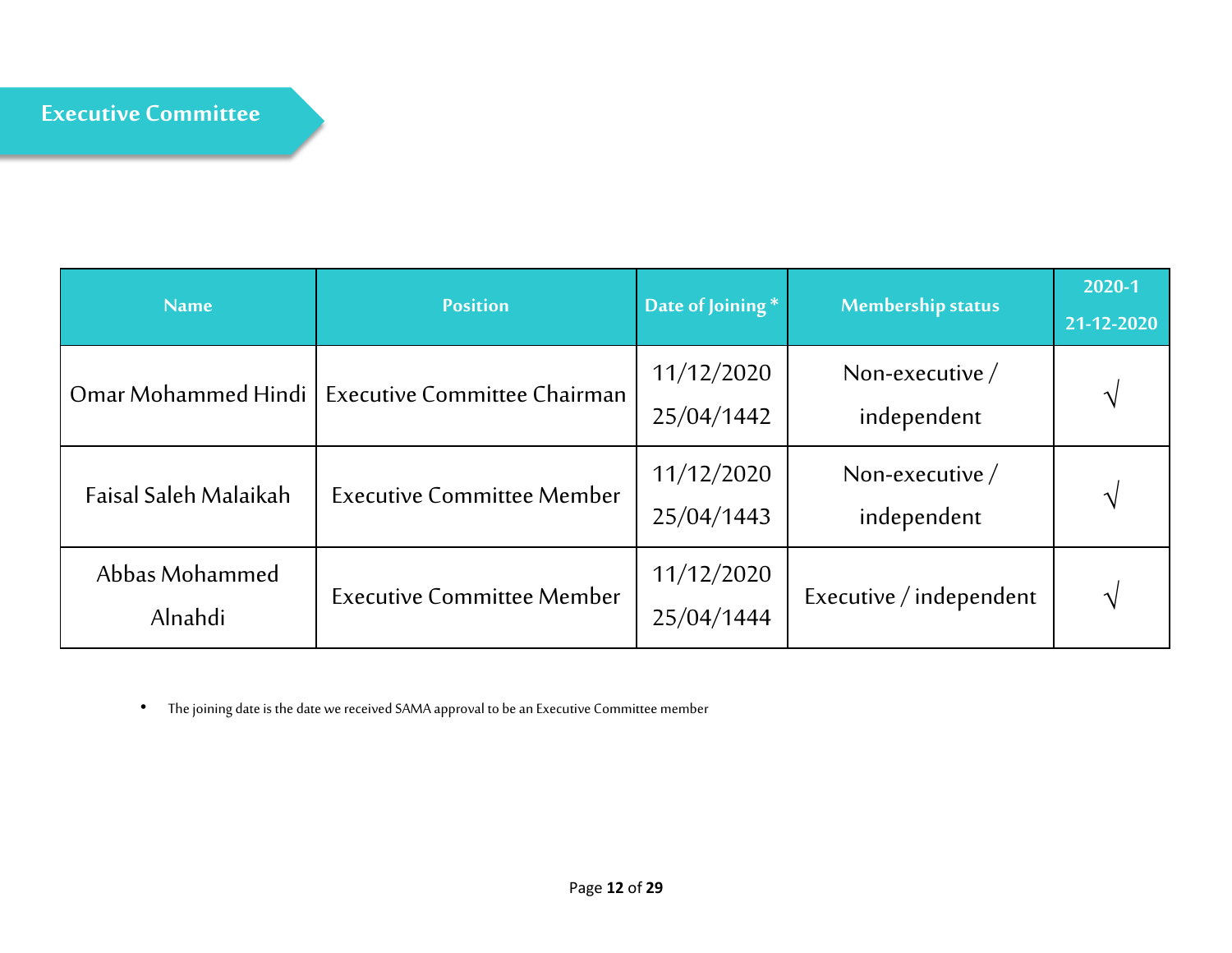| <b>Name</b>                | <b>Position</b>                  | Date of Joining* | <b>Membership status</b>    | 2020-1<br>21-12-2020 |
|----------------------------|----------------------------------|------------------|-----------------------------|----------------------|
|                            | <b>Credit and Risk Committee</b> | 11/12/2020       |                             |                      |
| Omar Mohammed Hindi        | Chairman                         | 25/04/1442       | Non-executive / independent |                      |
| Turki Saeed Badeeb         | <b>Credit and Risk Committee</b> | 11/12/2020       | Non-executive / independent |                      |
|                            | Member                           | 25/04/1443       |                             |                      |
|                            | <b>Credit and Risk Committee</b> | 11/12/2020       | Non-executive / independent |                      |
| <b>Farouq Fouad Ghulam</b> | Member                           | 25/04/1444       |                             |                      |

• The joining date is the date we received SAMA approval to be Credit and Risk Committee member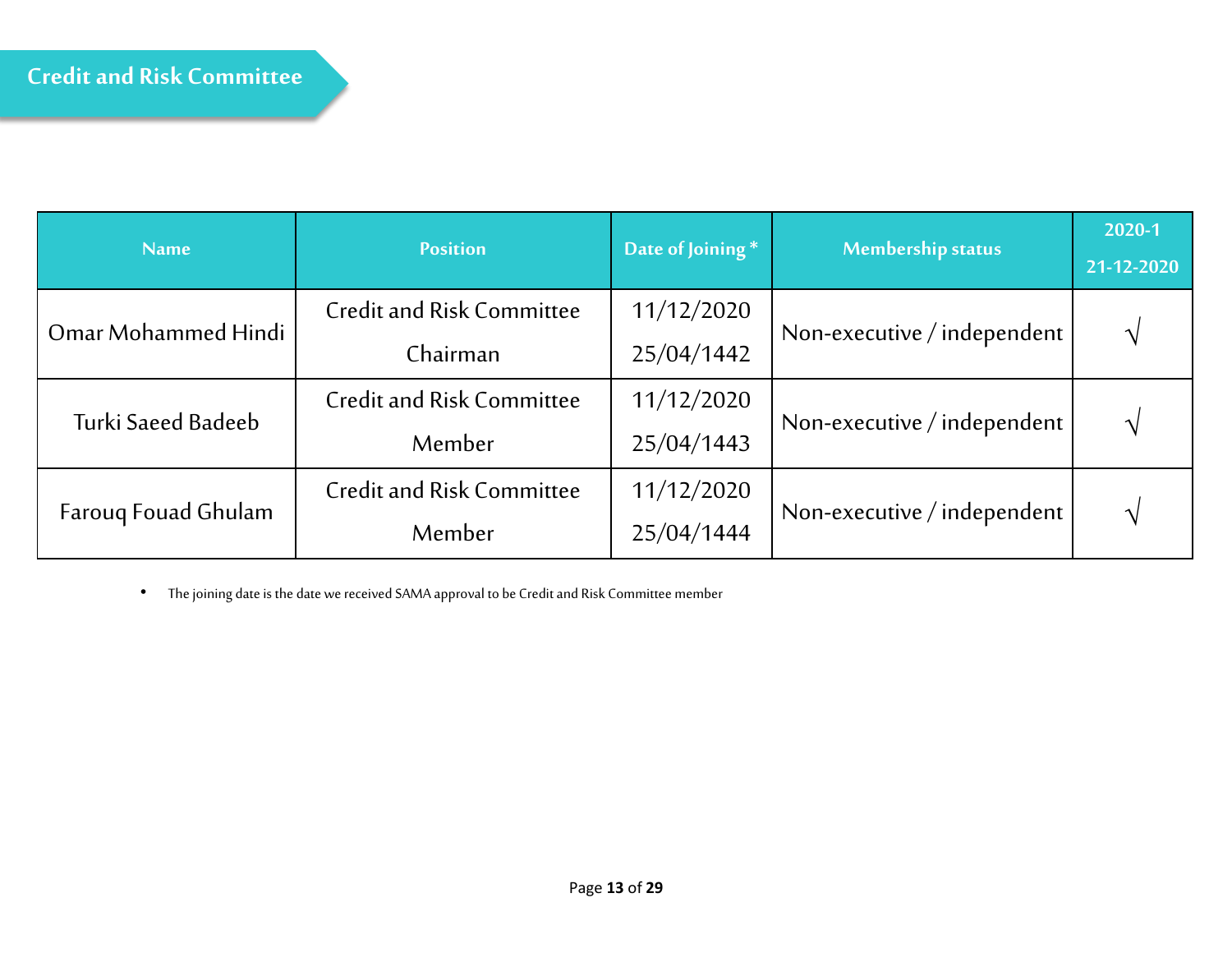| <b>Name</b>            | <b>Position</b>                                  | Date of Joining*         | <b>Membership status</b>    | $\mathbf{r}$                      |
|------------------------|--------------------------------------------------|--------------------------|-----------------------------|-----------------------------------|
| Farouq Fouad Ghulam    | Nominations and Remuneration<br>Committee Member | 11/12/2020<br>25/04/1442 | Non-executive / independent |                                   |
| Abbas Mohammed Alnahdi | Nominations and Remuneration<br>Committee Member | 11/12/2020<br>25/04/1443 | Non-executive / independent | No meetings in 2020 <sup>**</sup> |
| Faisal Saleh Malaikah  | Nominations and Remuneration<br>Committee Member | 11/12/2020<br>25/04/1444 | Non-executive / independent |                                   |

• The joining date is the date we received SAMA approval to be Nominations and Remuneration Committee member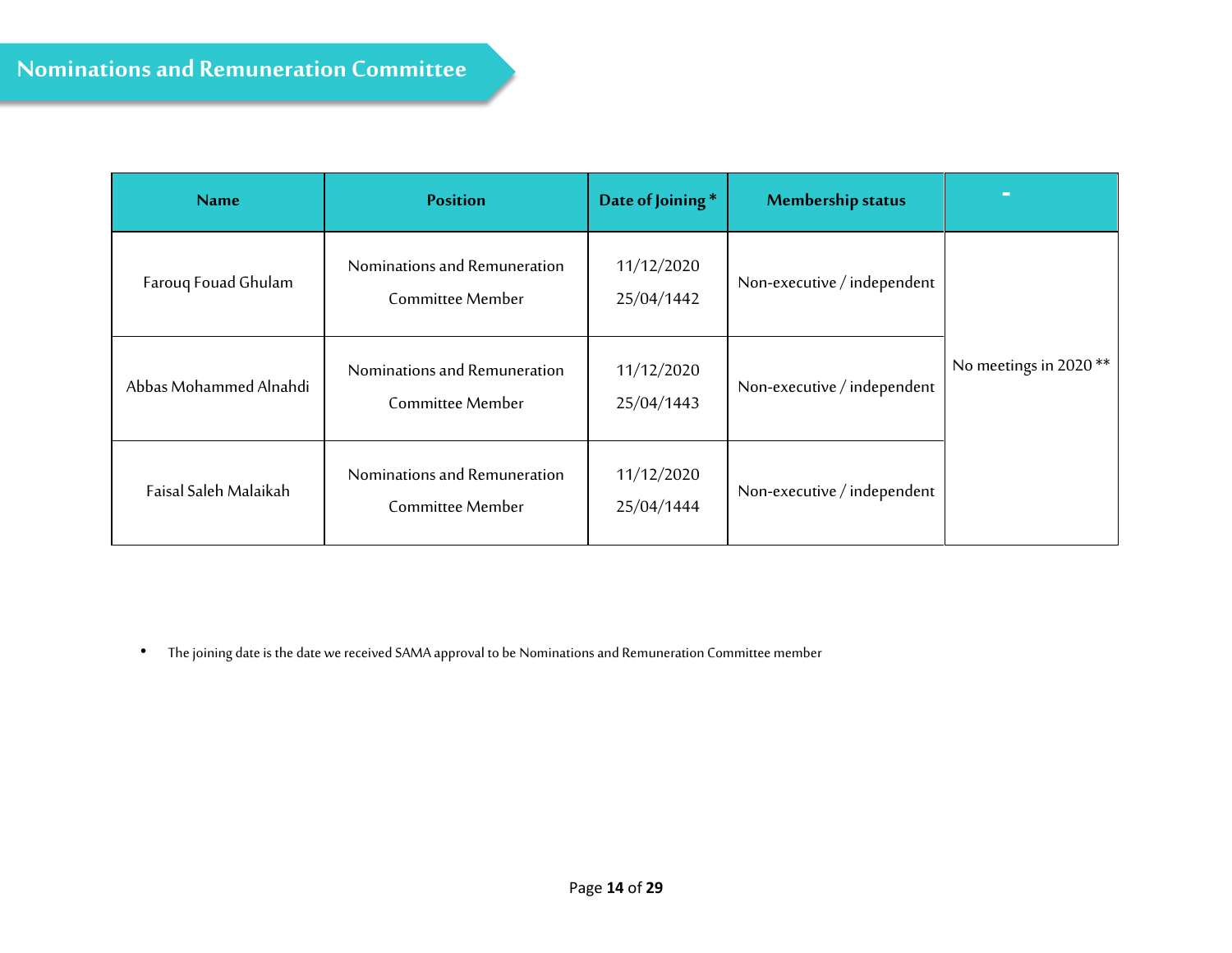| <b>Name</b>               | <b>Position</b>                                    |  |
|---------------------------|----------------------------------------------------|--|
| Abbas Mohammed Al-Nahdi   | CEO                                                |  |
| Wessam Mohammed Malik     | Head of Sales and Marketing                        |  |
| Saad Mansor Abdulati      | <b>Compliance and AML Manager</b>                  |  |
| Riham Sameer Faisal       | Human Resources and Administration Affairs Manager |  |
| Javed Mohammed Mugal      | <b>Finance Manager</b>                             |  |
| Fahad Ali Al-Wahdi        | <b>Operation Manager</b>                           |  |
| Moafag Abdulallah Basweed | <b>Customer Services and Customer Care Manager</b> |  |
| Muawyiah Alawad Ahmed     | *Internal Audit Manager                            |  |
| Alaa Eid Rostom           | Credit and Risk Manager                            |  |

• Last working day is 31/12/2020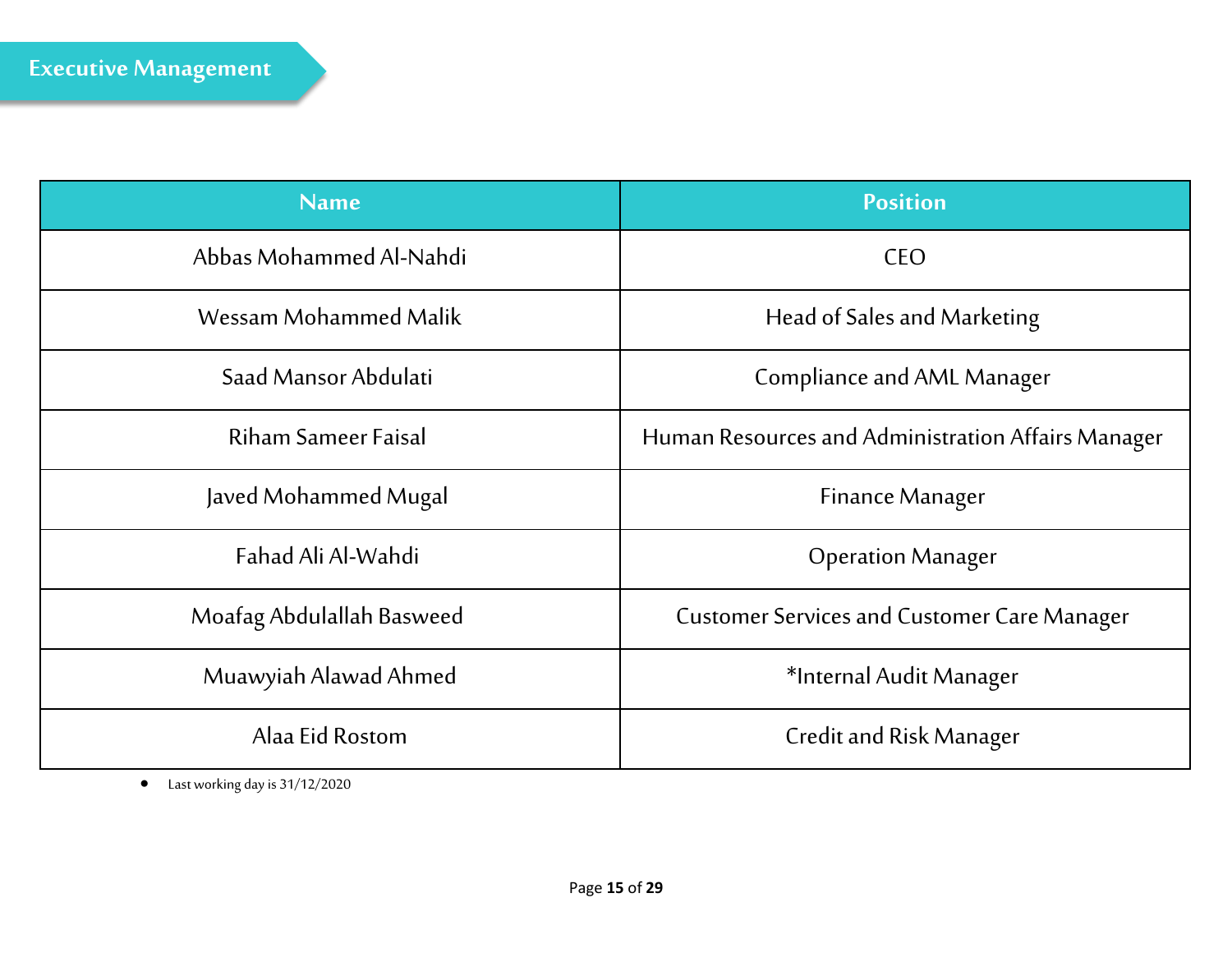# Internal Control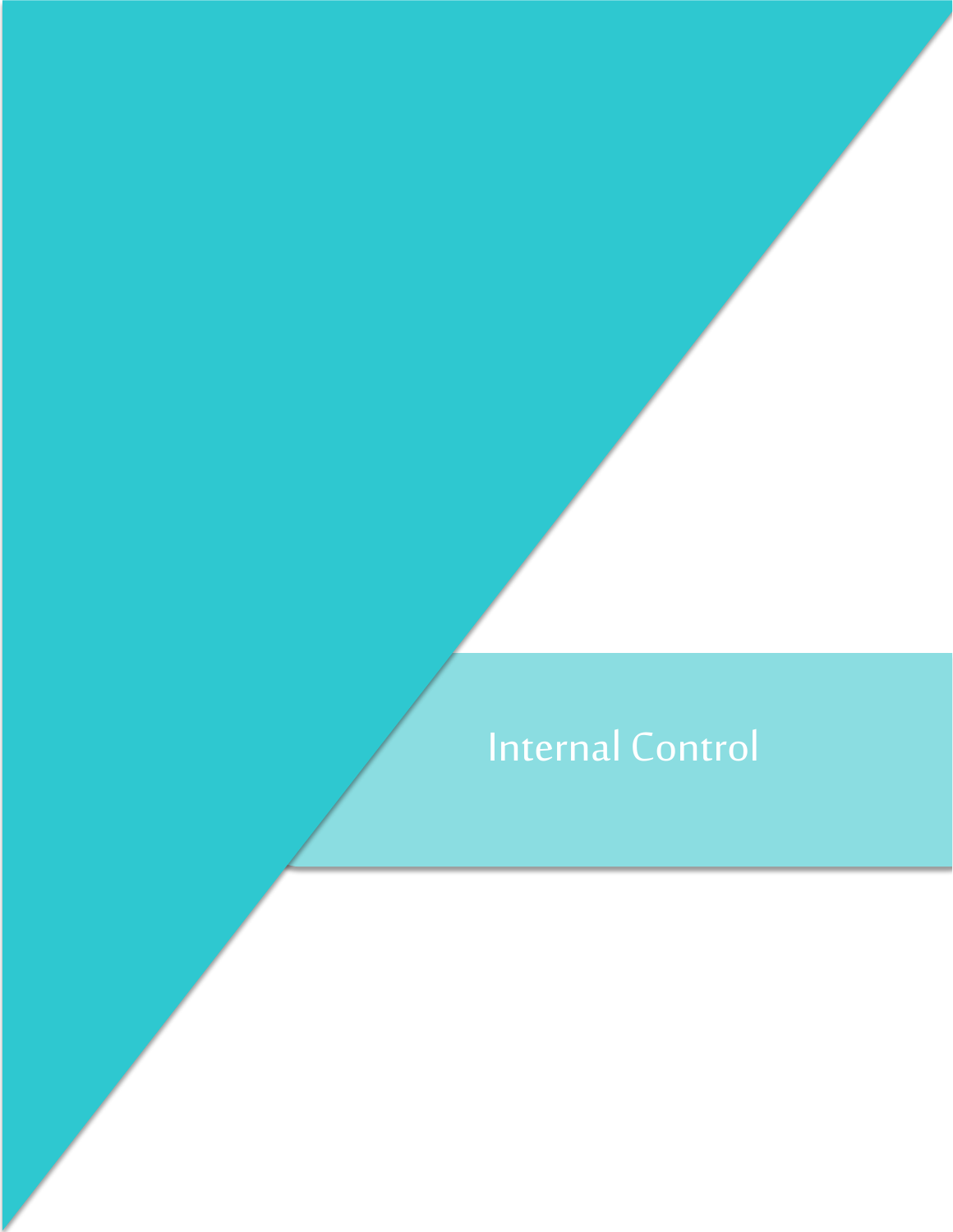### **Internal Control System**

Management is responsible for the appropriate design and implementation of the control and the Risk Management, Internal Audit and Compliance Departments for the continuous monitoring and evaluation of the system. All employees are ultimately responsible for operating and maintaining an efficient internal control system at their respective levels. The external auditors are responsible for determining the adequacy of the system of internal controls to decide the level of reliance they can place on the Company's internal controls, to design their audit procedures accordingly.

The Company's Internal Control System is subject to ongoing evaluations and improvement to allow for the identification of any gaps and meet the desired level of effectiveness, key controls include:

Existence of a series of policies and procedures, which are subject to regular updates and reviews to verify their sufficiency and adequacy.

Company's operations are automated using state of art sophisticated Oracle and Siebel Systems that helps enhancing efficiencies and controls environment.

All work related and major important decisions are supervised by management to safeguard the Company's interest.

Existence of departments specialized in fields of audit, risk, compliance, anti-money laundering & counter terrorism financing.

Risk management is a vital factor of Company's activities. The Company manages a process of ongoing risk identification and measurement through the use of effective controls and a number of committees and departments, established to coordinate and manage day to day risk management. Following is the summary of main risks: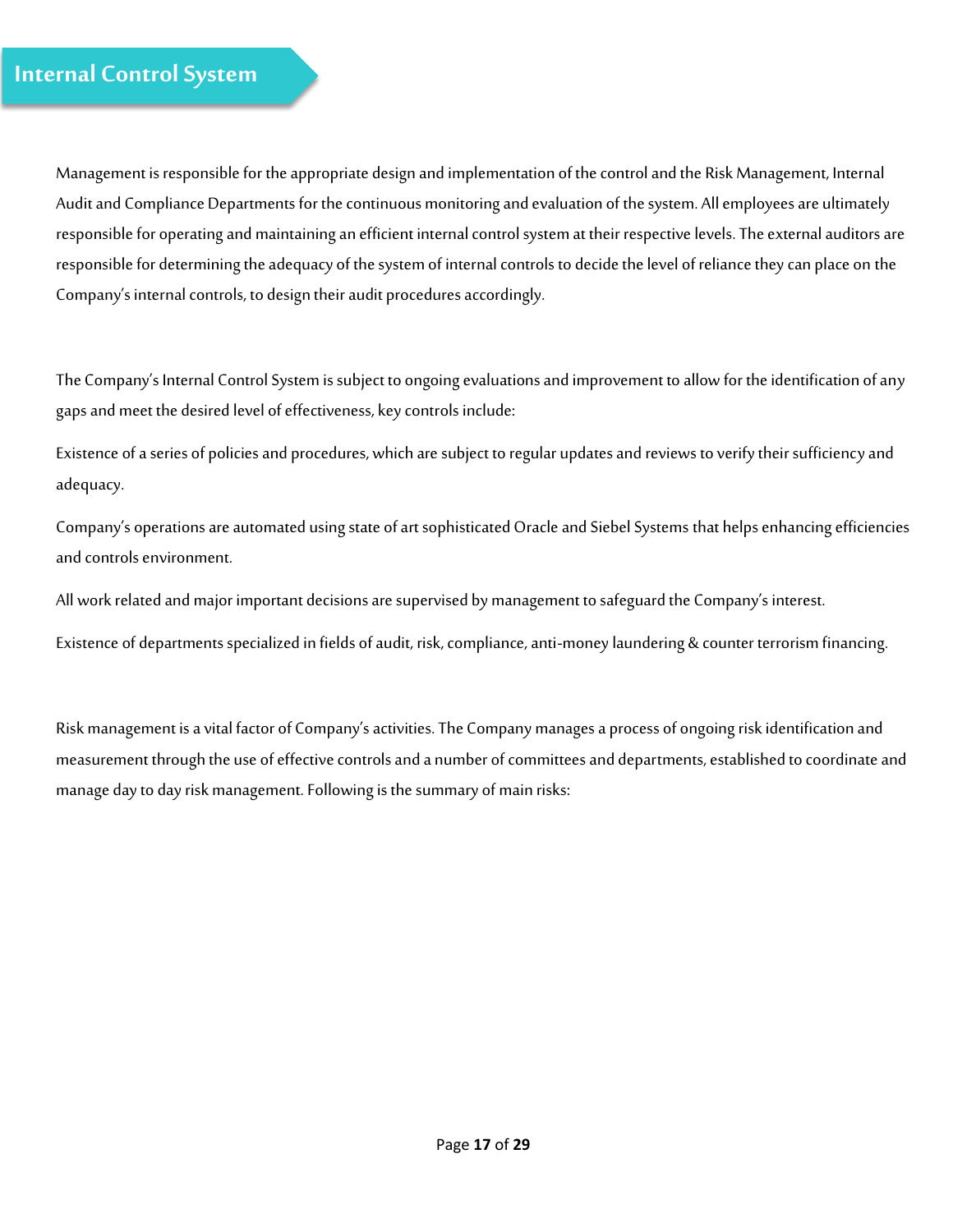The Board and Management believe that the existence of Compliance and Anti-Money Laundering & Counter Terrorism Financing functions are an integral part of sound management framework, therefore, has established a function that identifies and assesses the compliance risk, monitors and reports non-compliance issues. It mainly focuses consolidating relations with regulatory authorities, establishing mechanisms and frameworks to ensure prevention of crimes and safeguard professional values and practices.

#### **Capital Management**

The Company's capital management objectives are to ensure the Company's ability to continue as a going concern and to provide adequate return to its shareholders through the optimization of the capital structure. The Company manages the capital structure and makes adjustments in the light of changes in economic conditions and risk characteristics of the underlying assets. In order to maintain or adjust the capital structure, the Company may adjust the number of dividends paid to shareholders, return capital to shareholders or issue new shares.

The Company monitors capital on the basis of the regulatory requirements of Regulations for Companies and SAMA minimum capital requirements for financing companies.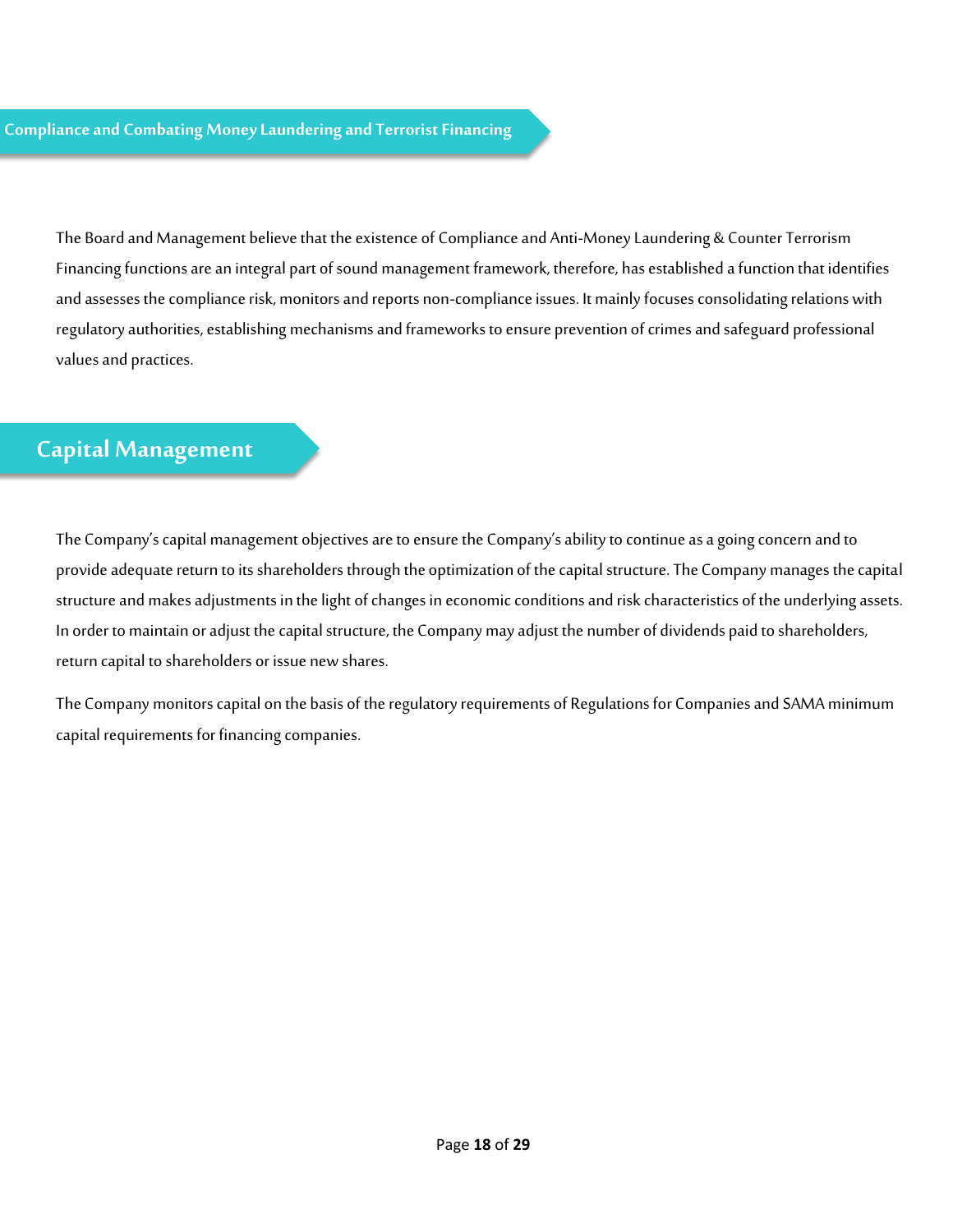## Disclosures & Social Responsibilities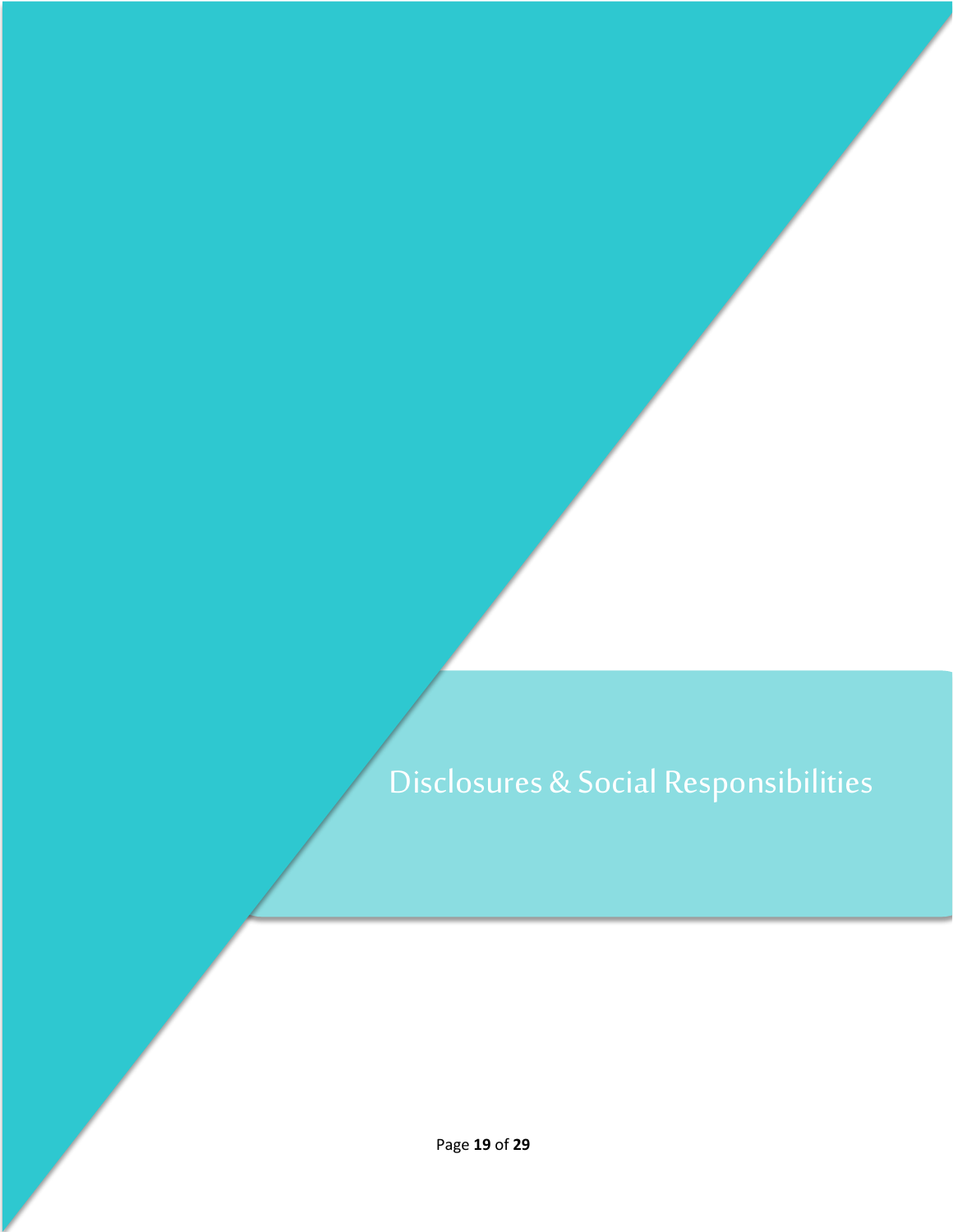| <b>Related Party</b>                              | <b>Transaction type</b>  | <b>Amount</b> |  |
|---------------------------------------------------|--------------------------|---------------|--|
| Taajeer Group                                     | Purchase Vehicles        | 11,700,389    |  |
| Taajeer International                             | <b>Purchase Vehicles</b> | 124,711,692   |  |
| Alawwal Capital                                   | Interest on Short Term   | 224,989       |  |
|                                                   | Loans                    |               |  |
| Taajeer National Company for Auto Maintenance and | Vehicle Maintenance      | 672,091       |  |
| <b>Integrated Service Limited</b>                 |                          |               |  |
| Awaed Alarabia                                    | Debt collection Services | 1,017,634     |  |

## 2020 Rewards

| <b>Reward Type</b>                                      | <b>Amount</b> |
|---------------------------------------------------------|---------------|
| * Board Members Remuneration                            | 700,000       |
| ** Management salaries and benefits                     | 2,616,000     |
| Rewards for attending Board meetings and its committees | 60,000        |
| Total                                                   | 3,376,000     |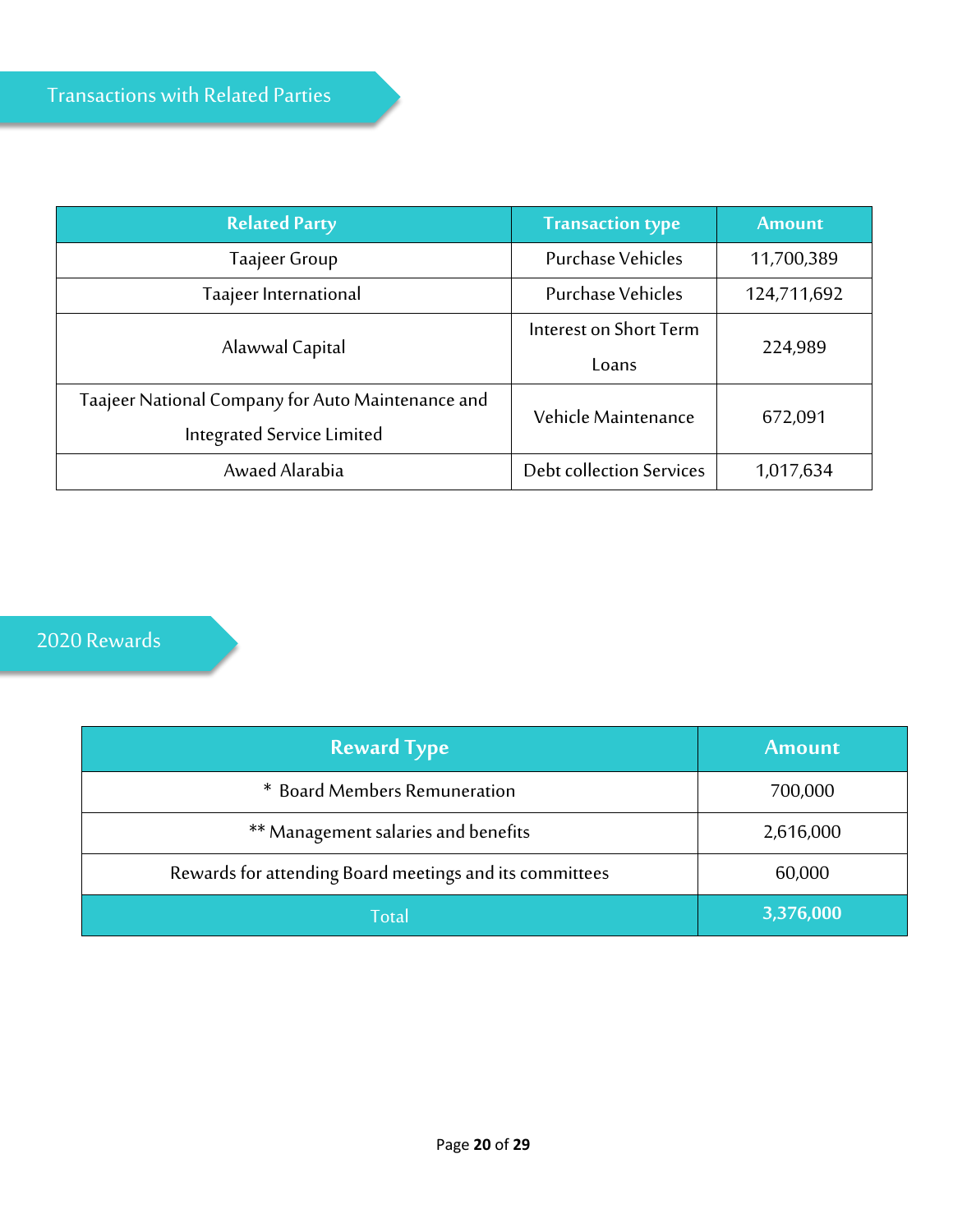| السنة المالية 2020                                                                                                                                                                                                                                                                                                                                                                                                                                                                                                                                                                                                                                                                                                                                                                        | المخالفة                      |                   |                   |                                                                                                                                                    |
|-------------------------------------------------------------------------------------------------------------------------------------------------------------------------------------------------------------------------------------------------------------------------------------------------------------------------------------------------------------------------------------------------------------------------------------------------------------------------------------------------------------------------------------------------------------------------------------------------------------------------------------------------------------------------------------------------------------------------------------------------------------------------------------------|-------------------------------|-------------------|-------------------|----------------------------------------------------------------------------------------------------------------------------------------------------|
| سبل علاجها وتفادى وقوعها في المستقبل *                                                                                                                                                                                                                                                                                                                                                                                                                                                                                                                                                                                                                                                                                                                                                    | المبلغ                        | الجهة             | رقم القرار        |                                                                                                                                                    |
| تم أخذ الموافقات اللازمة من البنك المركزي، و بذلك تم تضمين اجراءات الموافقة كمتطلب الزامي عند [1].<br>تعيين المناصب القيادية.<br>تم استقطاب نظام آلي يعمل على تسجيل المكالمات على ان يتم توثيقها و حفظها في وحدة تخزين دب<br>الكترونية لعشر سنوات.<br>تم انشاء هاتف مجاني لاستقبال شكاوى العملاء .ت                                                                                                                                                                                                                                                                                                                                                                                                                                                                                       | 80,000                        | البنك<br>المركزي  | ت/20007           | مخالفة شركة التأجير<br>التمويلي المادة (33)(87)و<br>عدد من تعاميم و تعليمات<br>البنك المركزي                                                       |
| $\tilde{1}$<br>تم تضمينها في تقارير 2020 ورفعها لمجلس الادارة<br>تم انشاء برنامج الالتزام بصورة منفصلة عن خطة الادارة تطبيقاً لتوجيهات فربق البنك المركزي.     -ب<br>تم تعديل اجراءات الائتمان بتضمين سجل الموظفين بقوائم الكشف المبنية على النظام تفادياً محت<br>لمرور مثل هذه الحالات مستقبلاً.<br>تم التسجيل في سمة مؤخراً بتضمين عملاء الشركات كما تم تصحيح ملاحظة التأخر و الخطأ      -ث<br>لعملاء ال50/50 و القسط السنوي لعملاء الافراد.<br>تم تطبيق العقد الموحد باضافة اسم ورقم حساب البنك كمتطلب الزامي حيث انه في السابق كانت الطريقة<br>المتبعة في الغالب عن طريق نظام سداد.                                                                                                                                                                                                   | 185,000                       | البنك<br>المركزي  | ت/200015          | مخالفة شركة التأجير<br>التمويلى لعدد من مواد<br>اللائحة التنفيذية لنظام<br>مر اقبة شركات التموبل                                                   |
| $\mathbf{I}$<br>تم تفعيل نظام غسل الاموال في 11/01/01 بتطبيق مؤشرات لتقييم المخاطر بالاضافة الى<br>تضمنه عمليات الفحص للتحقق من أسماء العملاء بقوائم الحظر العالمية.<br>جاري العمل على تحديث طرق تقييم مخاطر المنتجات والمناطق الجغرافية و قنوات التوزيع<br>.پ<br>تم تضمين قوائم الاشخاص السياسين بالنظام للكشف و تحديث نماذج اعرف عميلك بالاضافة<br>.ت<br>اجراءات مكافحة غسل الاموال.<br>تم تحديث نماذج اعرف عميلك بالاضافة الى استحداث اجراءات التعامل مع الشخص الذي<br>ث.<br>يتصرف نيابة عن العميل<br>تم استقطاب نظام غسل الاموال وتمويل الارهاب و يعمل حالياً على مؤشرات اشتباه عند فحص<br>جح<br>العمليات و التحقق منها الا انه يجب تحديث هذه المؤشرات بتفعيل مؤشرات أخرى بالنظام<br>تساهم في نتائج دقيقة لعمليات الفحص عن العمليات.<br>تم التوثيق والحفظ بأرشفتها مستنديا والكترونيا | 250,000                       | البنك<br>المركزي  | ت/20069           | مخالفة شركة التأجير<br>التموبلى لمتطلبات مكافحة<br>غسل الاموال                                                                                     |
| اتباع الاجراءات الوقائية الاحترازية المعدة من قبل وزارة الصحة و تعليمات البنك المركزي في ذات<br>الخصوص والبلدية.<br>التباعد – ملصاقات الارض و الكراسي ●<br>ارتداء الكمامات - التعقيم<br>تطبيق العمل عن بعد و نسب 50% 50%<br>قياس درجات الحرارة وتطبيق توكلنا<br>$\bullet$                                                                                                                                                                                                                                                                                                                                                                                                                                                                                                                 | 10,000                        | المغاب<br>المركزي | $20072/\ddot{}$ ت | عدم التزام شركة التأجير<br>التموبلى بتعليمات البنك<br>المركزي الصادرة في شأن<br>الاجراءات الوقائية والتدابير<br>الاحترازبة لمواجهة جائحة<br>كورونا |
| الإطلاع على جميع المواقع الحكومية ذات الصلة لتفادي وقوع مخالفات مستقبلاً بشكل دوري، وإنشاء ملفات<br>فرعية لكل فرع                                                                                                                                                                                                                                                                                                                                                                                                                                                                                                                                                                                                                                                                         | 10,000                        | وزارة<br>العمل    | $V - 336918$      | عدم فتح ملف منشاة في<br>مكتب العمل اوعدم تحديث<br>بيانات المنشاة                                                                                   |
| نقل الموظف إلى وظيفة غير مقصورة على السعوديين، والتأكد من تطابق الجنسية مع باقي المهن حسب<br>متطلبات وزارة العمل                                                                                                                                                                                                                                                                                                                                                                                                                                                                                                                                                                                                                                                                          | 20,000                        | وزارة<br>العمل    | $V-475348$        | توظيف عمالة غيرسعودية في<br>مهن مقصورة على السعودين                                                                                                |
| 555,000 ريال سعودي                                                                                                                                                                                                                                                                                                                                                                                                                                                                                                                                                                                                                                                                                                                                                                        | إجمالي مبالغ مخالفات عام 2020 |                   |                   |                                                                                                                                                    |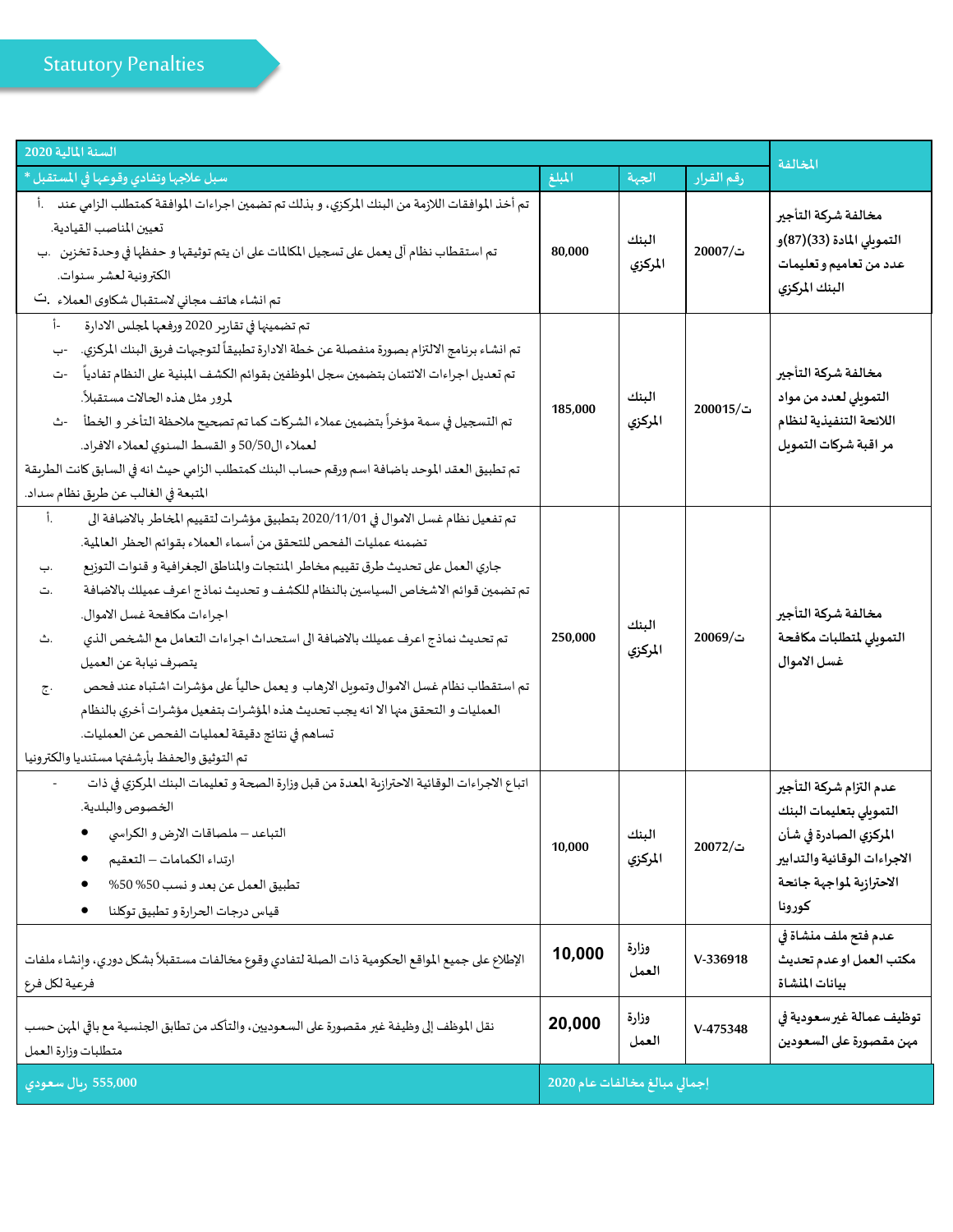| المدفوعات للجهات الحكومية في عام 2020 <mark>.</mark> | <b>Paid Amount</b> | <b>Due Amount</b> |
|------------------------------------------------------|--------------------|-------------------|
| Zakat and tax                                        | $**4,343,611$      | $*4,783,246$      |
| The Public Institution for Social Security           | 1,153,161          |                   |
| Visas and residence fees                             | 290,966            |                   |

\* Zakat 2020 is due in April 2021 \*\*Zakat 2019 is due and paid in 2020

#### Social Responsibilities

As part of the community, we consider our investments in it as important as any other investment. The company derives its activities related to its social responsibility from its commitment to contribute to a better future by caring for society, and in light of what the world faces in facing the Corona pandemic, the Health Endowment Fund has been supported by an amount of 300,000 riyals in a sense of national responsibility and support for government efforts and concerned authorities in combating this pandemic.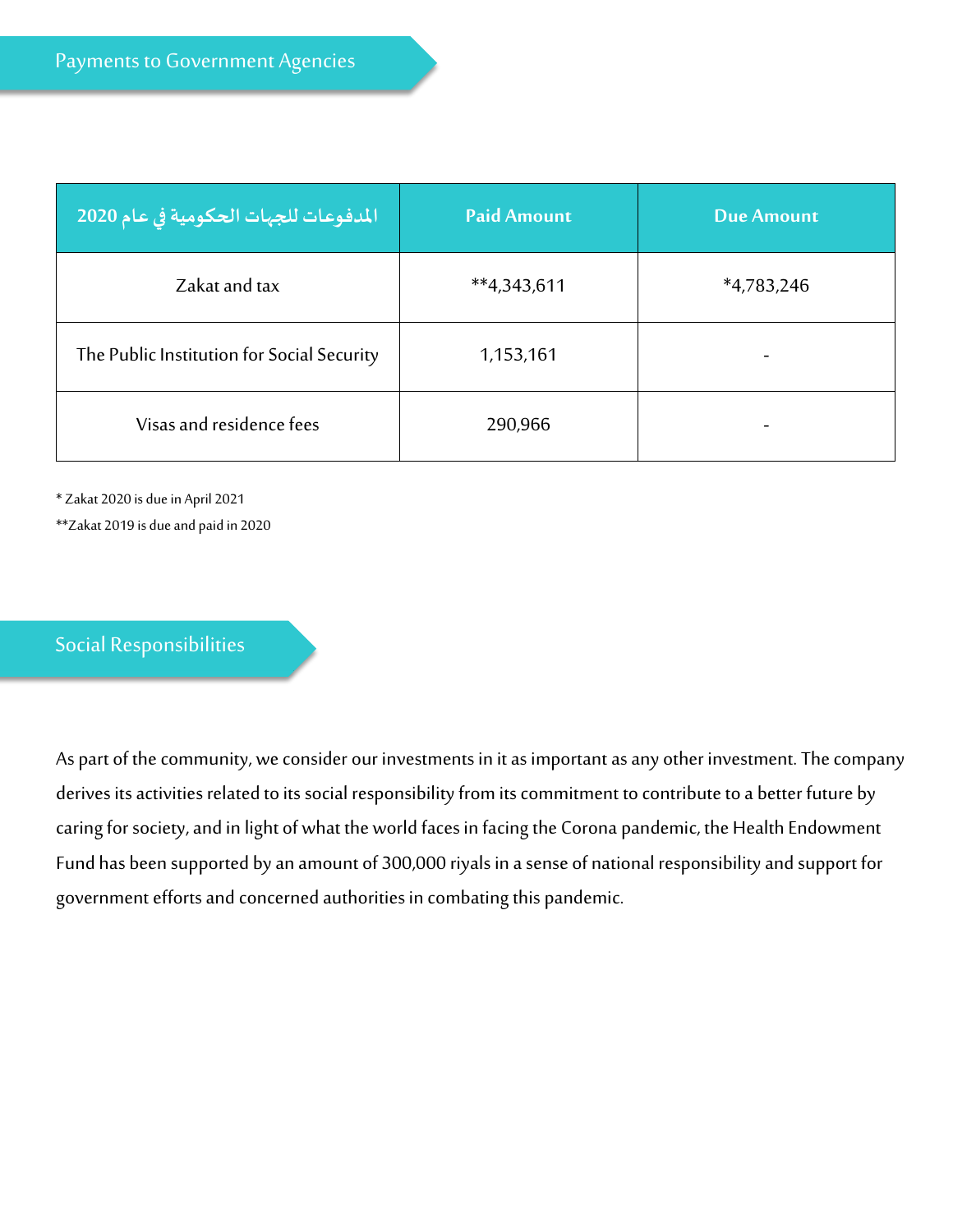## Business overview 2020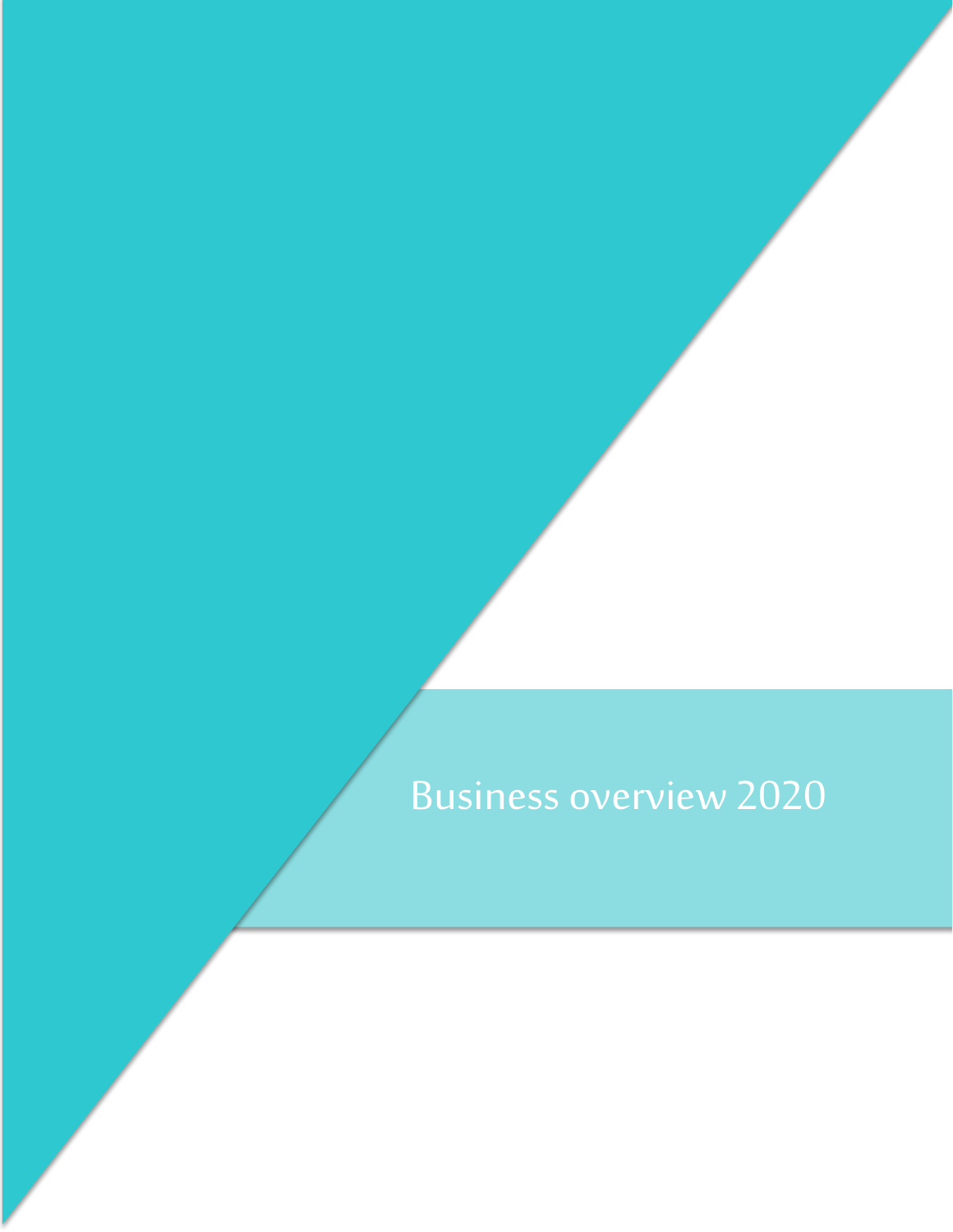#### **Financial Reporting Basis and Standards**

- A. The financial statements of the Company for the year ended 31 December 2020 have been prepared in accordance with International Financial Reporting Standards (IFRSs) as adopted in the Kingdom of Saudi Arabia (KSA), and other standards and pronouncements adopted by the Saudi Organization for Certified Public Accountants ('SOCPA") (referred to as "IFRS as endorsed in KSA").
- B. The Company adopted IFRS 9 Financial Instruments issued in July 2014 with a date of initial application of 1 January 2018. The requirements of IFRS 9 represent a significant change from IAS 39 Financial Instruments: Recognition and Measurement. The new standard brings fundamental changes to the accounting for financial assets and to certain aspects of the accounting for financial liabilities.
- C. The Company's management has made an assessment of the Company's ability to continue as a going concern and is satisfied that the Company has the resources to continue in business for the foreseeable future. Furthermore, the management is not aware of any material uncertainties that may cast significant doubt on the Company's ability to continue as a going concern. Therefore, the financial statements have been prepared on a going concern basis.
- D. As required by the Saudi Arabian Regulations for Companies, the Company transfers 10% of its profit for the year to the statutory reserve until the reserve equals 30% of capital. The reserve is not available for distribution among shareholders.

#### **E. Derecognition of Financial Assets**

A financial asset is primarily derecognized when:

- The rights to receive cash flows from the asset have expired, or
- The Company has transferred its rights to receive cash flows from the asset or has assumed an obligation to pay the received cash flows in full without material delay to a third party under a 'pass-through' arrangement; and either (a) the Company has transferred substantially all the risks and rewards of the asset, or (b) the Company has neither transferred nor retained substantially all the risks and rewards of the asset, but has transferred control of the asset.

When the Company has transferred its rights to receive cash flows from an asset or has entered into a passthrough arrangement, it evaluates if, and to what extent, it has retained the risks and rewards of ownership. When it has neither transferred nor retained substantially all of the risks and rewards of the asset, nor transferred control of the asset, the Company continues to recognize the transferred asset to the extent of its continuing involvement. In that case, the Company also recognizes an associated liability.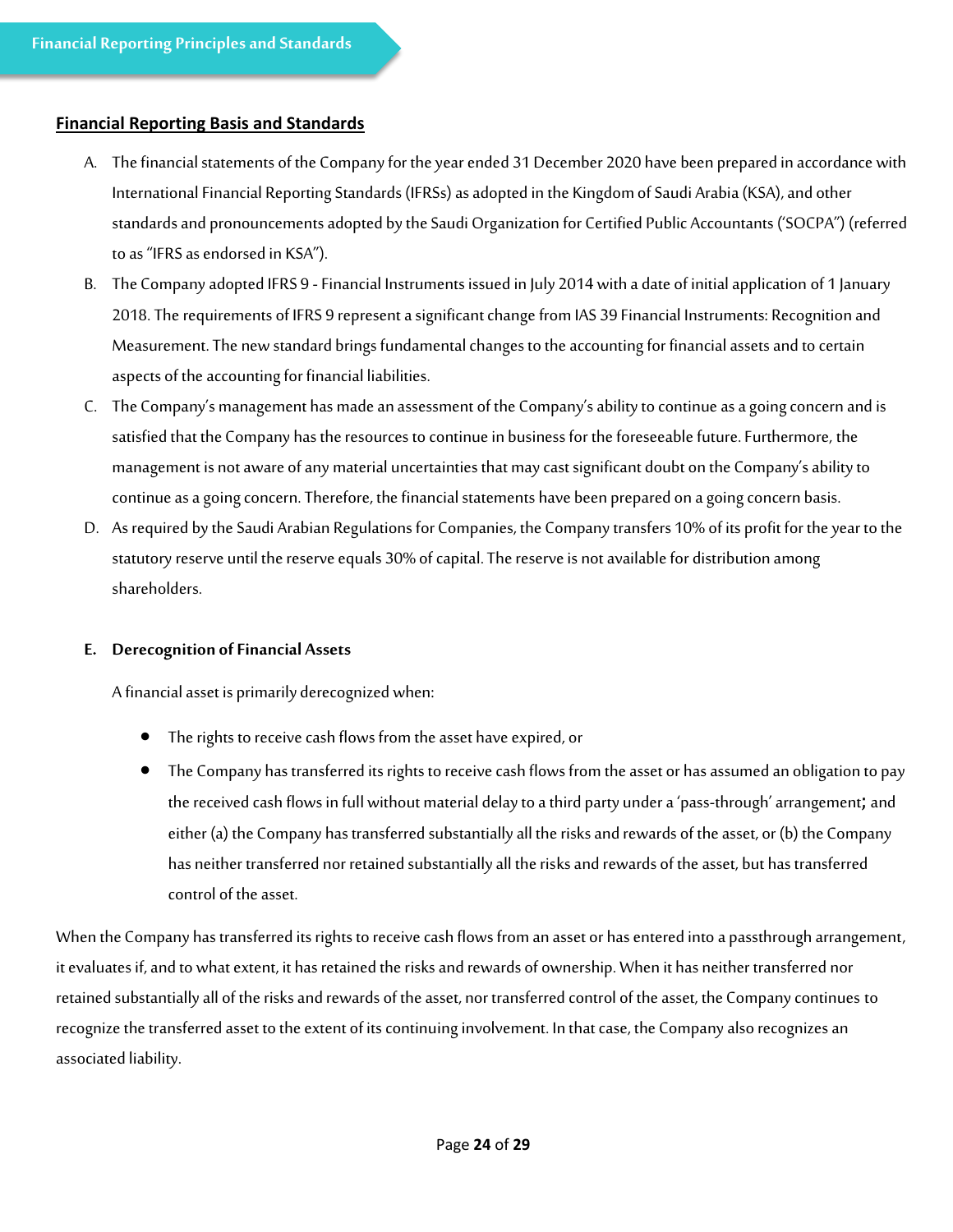#### **F. Credit loss of receivables under finance lease**

The measurement of impairment losses requires judgement, in particular, the estimation of the amount and timing of future cash flows and collateral values when determining impairment losses and the assessment of a significant increase in credit risk. These estimates are driven by a number of factors, changes in which can result in different levels of allowances.

The Company's ECL calculations are outputs of complex model with a number of underlying assumptions regarding the choice of variable inputs and their interdependencies.

Elements of the ECL model that are considered accounting judgements and estimates include:

- The Company's internal credit grading model, which assigns Probabilities of Default (PDs) to the individual pool of receivables;
- The Company's criteria for assessing if there has been a significant increase in credit risk and so allowances for financial assets should be measured on a Lifetime Expected Credit Loss (LTECL) basis and the qualitative assessment;
- The segmentation of financial assets when their ECL is assessed on a collective basis;
- Development of ECL models, including the various formulas and the choice of inputs;
- Determination of associations between macroeconomic scenarios and, economic inputs, such as unemployment, GDP growth levels, and the effect on PDs.
- The key inputs into the measurement of ECL are the term structure of the following variables:
	- o Probability of default (PD)
	- o Loss given default (LGD)
	- o Exposure at default (EAD)

The Company categorizes its financial assets into following three stages in accordance with the IFRS-9 methodology:

- Stage 1 Financial assets that are not significantly deteriorated in credit quality since origination. The impairment allowance is recorded based on 12 months Probability of Default (PD).
- Stage 2 Financial assets that has significantly deteriorated in credit quality since origination. The impairment allowance is recorded based on lifetime ECL. The impairment allowance is recorded based on life time PD.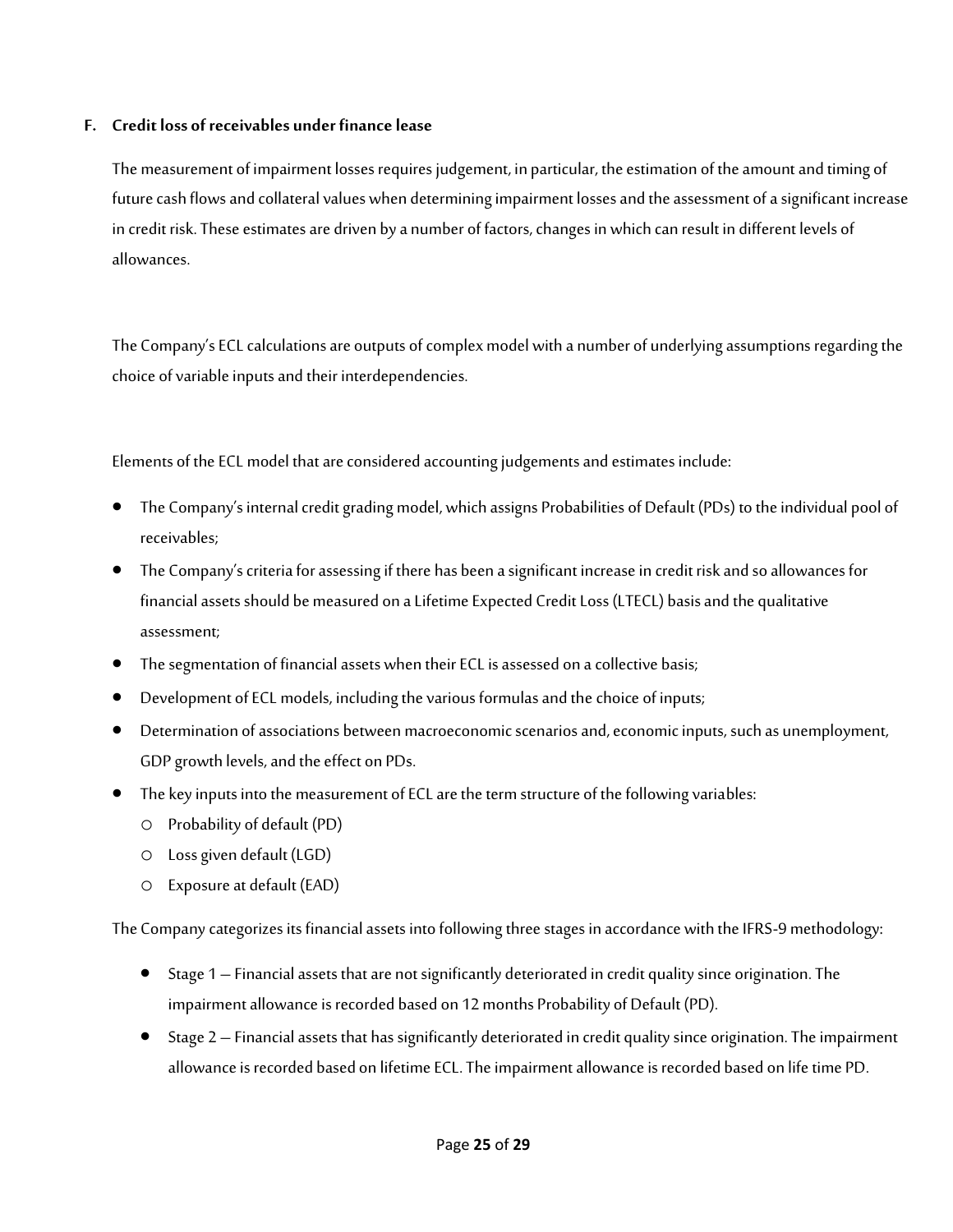• Stage 3 – For Financial assets that are impaired, the Company is recognize the impairment allowance based on life time PD.

#### **G. EMPLOYEE TERMINATION BENEFITS**

The amendments to International Accounting Standard (IAS 19) address the accounting when a plan amendment, curtailment or settlement occurs during a reporting period. The cost of providing benefits under the defined benefit plans is determined separately for each plan using the projected unit credit method. Re-measurements, comprising of actuarial gains and losses are recognized immediately in the statement of financial position with a corresponding debit or credit to retained earnings through other comprehensive income (OCI) in the period in which they occur.

#### **H. Loans and borrowings**

After initial recognition, loans and borrowings are subsequently measured at amortized cost using the effective interest rate (EIR) method. Gains and losses are recognized in profit or loss when the liabilities are derecognized as well as through the EIR amortization process.

#### **I. Basis for Zakat:**

The Company is subject to the Regulations of the General Authority of Zakat and Tax (GAZT) in the Kingdom of Saudi Arabia. Up to 31 December 2018 following previous regulations, no provision for zakat was made in the financial statements of the Company and any Zakat of the Company was being considered in the books of the Ultimate Parent.

On 7 Rajab 1440H, corresponding to 14 March 2019, new Zakat regulations were issued. The new regulations specified new basis for calculating Zakat for financing institutions and required them to file their Zakat separately from non-financing institutions. Accordingly, the Company started recognizing zakat charges from 1 January 2019.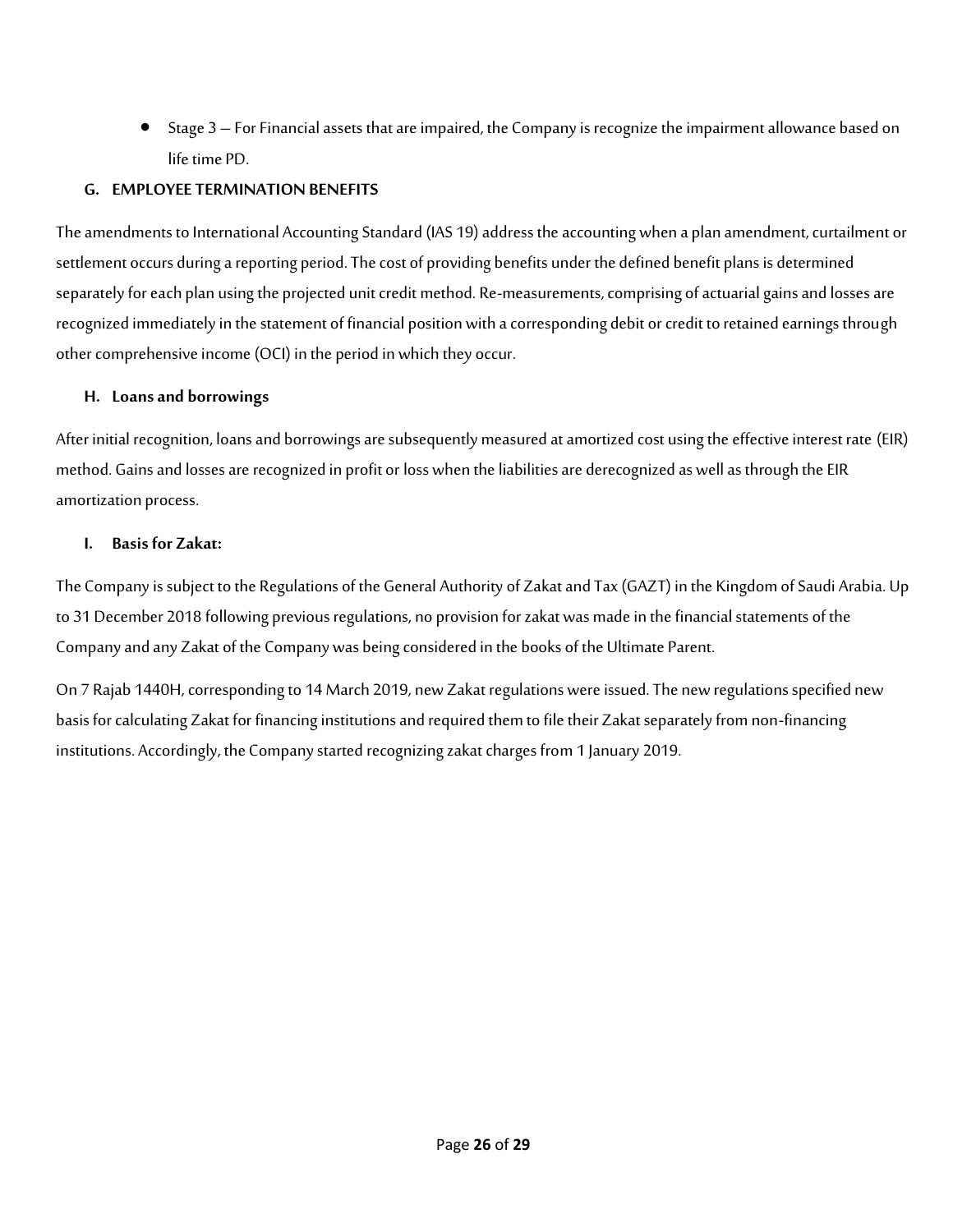The Company has made Net Profit for the year SAR 23,655,376 for the year ended 31<sup>st</sup> December 2020. Below table summarizing key business outlook for the year ended 31<sup>st</sup> December 2020:

| 742,227,285   | <b>Total Assets</b>                                       |  |
|---------------|-----------------------------------------------------------|--|
| 504,013,202   | <b>Total Liabilities</b>                                  |  |
| 200,000,000   | <b>Share Capital</b>                                      |  |
| 31,965,354    | Retained earnings                                         |  |
| 6,248,729     | Statutory reserve                                         |  |
| 1,096,727,831 | <b>Gross Financed Amount</b>                              |  |
| 741,208,568   | Net Financed Amount                                       |  |
| 551,879,930   | Net Outstanding Receivables                               |  |
| 97% Ijara     |                                                           |  |
| 03% Murabaha  | Business Segmentation as % of Net Outstanding Receivables |  |
| 78% Retail    |                                                           |  |
| 22% SMEs      |                                                           |  |
| 89% Saudi     |                                                           |  |
| 11% Non-Saudi |                                                           |  |
| 27% Public    |                                                           |  |
| 73% Private   |                                                           |  |
| 2.32 : 1      | Capital Adequacy Leverage                                 |  |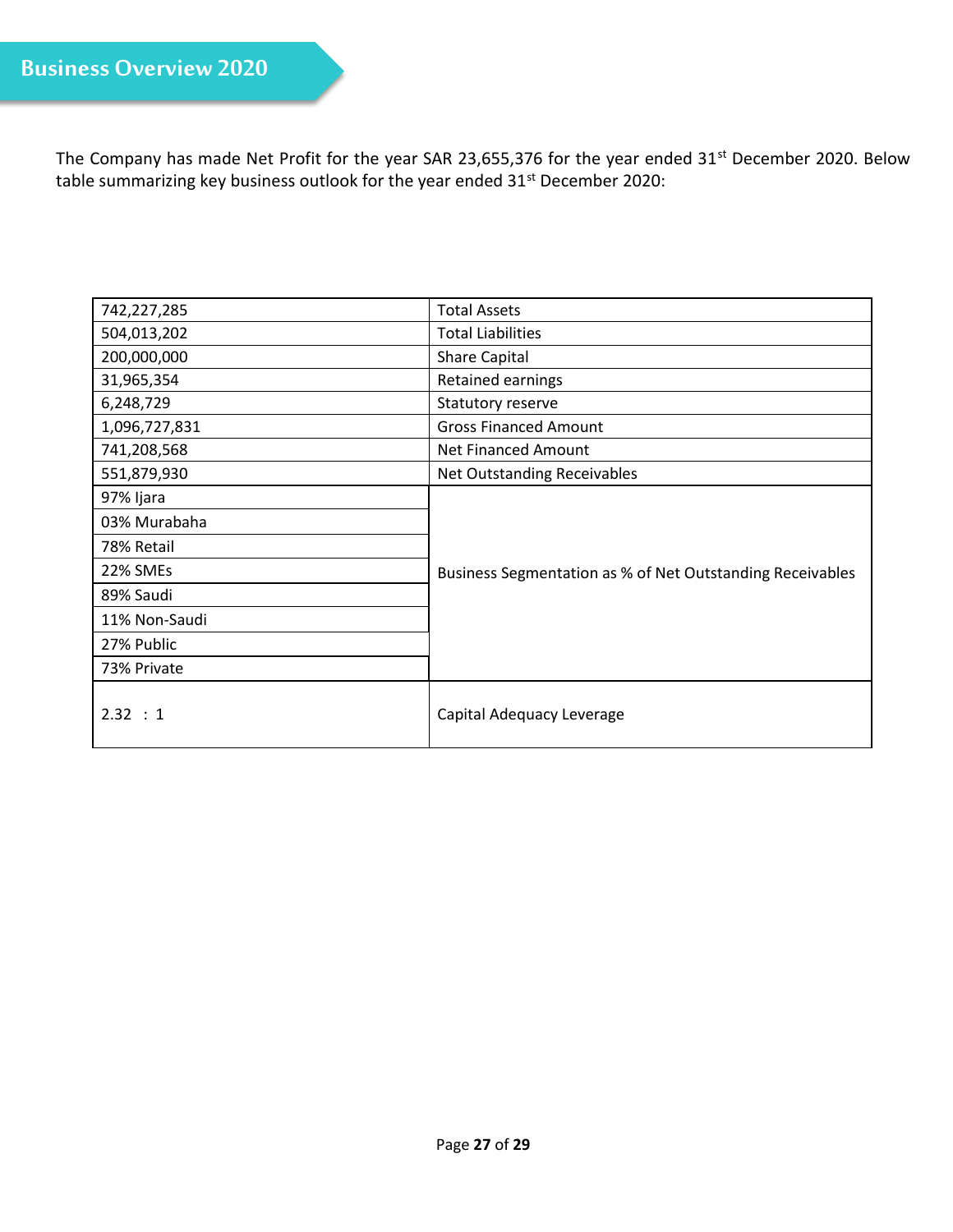## **Board of Directors' Confirmations**